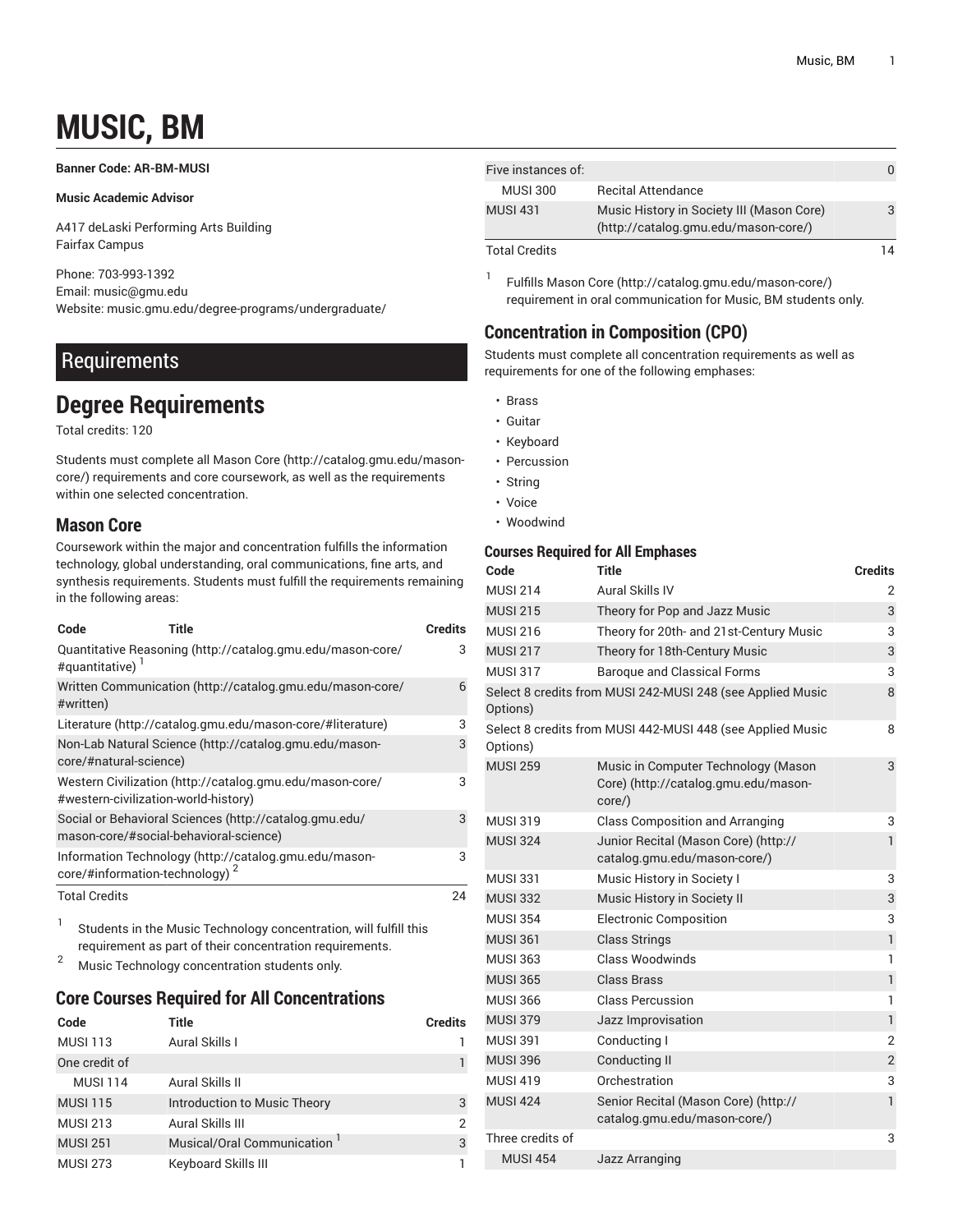|                      | or MUSI 485 Chamber Ensembles (Mason Core) (http://<br>catalog.gmu.edu/mason-core/)                                                        |    |
|----------------------|--------------------------------------------------------------------------------------------------------------------------------------------|----|
| Four credits of      |                                                                                                                                            | 4  |
| <b>MUSI 485</b>      | <b>Chamber Ensembles (Mason Core)</b><br>(http://catalog.gmu.edu/mason-core/)<br>(Contemporary Ensemble or Healing Arts)<br>Ensemble only) |    |
| <b>MUSI 485</b>      | Chamber Ensembles (Mason Core)<br>(http://catalog.gmu.edu/mason-core/)                                                                     |    |
| <b>MUSI 491</b>      | <b>Musical Communication in Performance</b><br>(Mason Core) (http://catalog.gmu.edu/<br>mason-core/)                                       |    |
| <b>MUSI 438</b>      | Music History in Society B                                                                                                                 | 3  |
| <b>MUSI 439</b>      | Music History in Society C                                                                                                                 | 3  |
|                      | Select 2 credits from MUSI 100-MUSI 499 <sup>2</sup>                                                                                       | 2  |
| <b>Total Credits</b> |                                                                                                                                            | 76 |

1 Additional to Contemporary Ensemble/Healing Arts Ensemble requirement.

2 As approved by Music advisor.

### **Emphasis Requirement**

| <b>Composition: Brass Emphasis</b> |  |  |
|------------------------------------|--|--|
|                                    |  |  |

| Code                                          | Title                                                                    | <b>Credits</b> |
|-----------------------------------------------|--------------------------------------------------------------------------|----------------|
| <b>MUSI 171</b>                               | Keyboard Skills I                                                        | ı              |
| <b>MUSI 172</b>                               | <b>Keyboard Skills II</b>                                                | $\mathbf{1}$   |
| <b>MUSI 353</b>                               | Instrumental Pedagogy and Literature                                     | 3              |
| Select 4 credits from the following:          |                                                                          | $\overline{4}$ |
| <b>MUSI 380</b>                               | Wind Symphony (Mason Core) (http://<br>catalog.gmu.edu/mason-core/)      |                |
| <b>MUSI 383</b>                               | Symphonic Band (Mason Core) (http://<br>catalog.gmu.edu/mason-core/)     |                |
| <b>MUSI 387</b>                               | Symphony Orchestra (Mason Core)<br>(http://catalog.gmu.edu/mason-core/)  |                |
| <b>MUSI 389</b>                               | Jazz Ensemble (Mason Core) (http://<br>catalog.gmu.edu/mason-core/)      |                |
| <b>Total Credits</b>                          |                                                                          | 9              |
| <b>Composition: Guitar Emphasis</b>           |                                                                          |                |
|                                               |                                                                          |                |
| Code                                          | <b>Title</b>                                                             | <b>Credits</b> |
| <b>MUSI 171</b>                               | Keyboard Skills I                                                        | ı              |
| <b>MUSI 172</b>                               | <b>Keyboard Skills II</b>                                                | $\mathbf{1}$   |
| <b>MUSI 353</b>                               | Instrumental Pedagogy and Literature                                     | 3              |
| Select 4 credits from the following:          |                                                                          | 4              |
| <b>MUSI 381</b>                               | University Chorale (Mason Core) (http://<br>catalog.gmu.edu/mason-core/) |                |
| <b>MUSI 385</b>                               | Chamber Singers (Mason Core) (http://<br>catalog.gmu.edu/mason-core/)    |                |
| <b>MUSI 389</b>                               | Jazz Ensemble (Mason Core) (http://<br>catalog.gmu.edu/mason-core/)      |                |
| <b>Total Credits</b>                          |                                                                          | 9              |
|                                               |                                                                          |                |
| <b>Composition: Keyboard Emphasis</b><br>Code | <b>Title</b>                                                             | Credits        |

MUSI 371 Techniques of Accompanying I 1

| Select 4 credits from the following:<br>4<br><b>MUSI 381</b><br>University Chorale (Mason Core) (http://<br>catalog.gmu.edu/mason-core/)<br><b>MUSI 385</b><br>Chamber Singers (Mason Core) (http://<br>catalog.gmu.edu/mason-core/)<br><b>Total Credits</b><br>9<br><b>Composition: Percussion Emphasis</b><br>Code<br>Title<br>Credits<br><b>MUSI 171</b><br>Keyboard Skills I<br>ı<br><b>MUSI 172</b><br>Keyboard Skills II<br>1<br><b>MUSI 353</b><br>Instrumental Pedagogy and Literature<br>3<br>4<br>Select 4 credits from the following:<br><b>MUSI 380</b><br>Wind Symphony (Mason Core) (http://<br>catalog.gmu.edu/mason-core/)<br>Symphonic Band (Mason Core) (http://<br><b>MUSI 383</b><br>catalog.gmu.edu/mason-core/)<br><b>MUSI 387</b><br>Symphony Orchestra (Mason Core)<br>(http://catalog.gmu.edu/mason-core/)<br><b>MUSI 389</b><br>Jazz Ensemble (Mason Core) (http://<br>catalog.gmu.edu/mason-core/)<br><b>Total Credits</b><br>9<br><b>Composition: String Emphasis</b><br>Code<br><b>Title</b><br><b>Credits</b><br><b>MUSI 171</b><br>Keyboard Skills I<br>1<br><b>MUSI 172</b><br>Keyboard Skills II<br>1<br><b>MUSI 353</b><br>Instrumental Pedagogy and Literature<br>3<br>$\overline{4}$<br>Four credits of<br><b>MUSI 387</b><br>Symphony Orchestra (Mason Core)<br>(http://catalog.gmu.edu/mason-core/)<br><b>Total Credits</b><br>9<br><b>Composition: Voice Emphasis</b><br>Code<br>Title<br>Credits<br><b>MUSI 171</b><br>Keyboard Skills I<br>1<br>$\mathbf{1}$<br>Keyboard Skills II<br><b>MUSI 172</b><br><b>MUSI 352</b><br>Vocal Pedagogy and Lab<br>3<br>4<br>Select 4 credits from the following:<br><b>MUSI 381</b><br>University Chorale (Mason Core) (http://<br>catalog.gmu.edu/mason-core/)<br><b>MUSI 385</b><br>Chamber Singers (Mason Core) (http://<br>catalog.gmu.edu/mason-core/)<br><b>Total Credits</b><br>9<br><b>Composition: Woodwind Emphasis</b><br><b>Title</b><br>Code<br>Credits<br><b>MUSI 171</b><br>Keyboard Skills I<br>ı<br><b>MUSI 172</b><br>Keyboard Skills II<br>1<br><b>MUSI 353</b><br>Instrumental Pedagogy and Literature<br>3<br>Select 4 credits from the following:<br>$\overline{4}$<br><b>MUSI 380</b><br>Wind Symphony (Mason Core) (http://<br>catalog.gmu.edu/mason-core/)<br><b>MUSI 383</b><br>Symphonic Band (Mason Core) (http://<br>catalog.gmu.edu/mason-core/) | <b>MUSI 372</b> | Techniques of Accompanying II | 1 |
|-------------------------------------------------------------------------------------------------------------------------------------------------------------------------------------------------------------------------------------------------------------------------------------------------------------------------------------------------------------------------------------------------------------------------------------------------------------------------------------------------------------------------------------------------------------------------------------------------------------------------------------------------------------------------------------------------------------------------------------------------------------------------------------------------------------------------------------------------------------------------------------------------------------------------------------------------------------------------------------------------------------------------------------------------------------------------------------------------------------------------------------------------------------------------------------------------------------------------------------------------------------------------------------------------------------------------------------------------------------------------------------------------------------------------------------------------------------------------------------------------------------------------------------------------------------------------------------------------------------------------------------------------------------------------------------------------------------------------------------------------------------------------------------------------------------------------------------------------------------------------------------------------------------------------------------------------------------------------------------------------------------------------------------------------------------------------------------------------------------------------------------------------------------------------------------------------------------------------------------------------------------------------------------------------------------------------------------------------------------|-----------------|-------------------------------|---|
|                                                                                                                                                                                                                                                                                                                                                                                                                                                                                                                                                                                                                                                                                                                                                                                                                                                                                                                                                                                                                                                                                                                                                                                                                                                                                                                                                                                                                                                                                                                                                                                                                                                                                                                                                                                                                                                                                                                                                                                                                                                                                                                                                                                                                                                                                                                                                             |                 |                               |   |
|                                                                                                                                                                                                                                                                                                                                                                                                                                                                                                                                                                                                                                                                                                                                                                                                                                                                                                                                                                                                                                                                                                                                                                                                                                                                                                                                                                                                                                                                                                                                                                                                                                                                                                                                                                                                                                                                                                                                                                                                                                                                                                                                                                                                                                                                                                                                                             |                 |                               |   |
|                                                                                                                                                                                                                                                                                                                                                                                                                                                                                                                                                                                                                                                                                                                                                                                                                                                                                                                                                                                                                                                                                                                                                                                                                                                                                                                                                                                                                                                                                                                                                                                                                                                                                                                                                                                                                                                                                                                                                                                                                                                                                                                                                                                                                                                                                                                                                             |                 |                               |   |
|                                                                                                                                                                                                                                                                                                                                                                                                                                                                                                                                                                                                                                                                                                                                                                                                                                                                                                                                                                                                                                                                                                                                                                                                                                                                                                                                                                                                                                                                                                                                                                                                                                                                                                                                                                                                                                                                                                                                                                                                                                                                                                                                                                                                                                                                                                                                                             |                 |                               |   |
|                                                                                                                                                                                                                                                                                                                                                                                                                                                                                                                                                                                                                                                                                                                                                                                                                                                                                                                                                                                                                                                                                                                                                                                                                                                                                                                                                                                                                                                                                                                                                                                                                                                                                                                                                                                                                                                                                                                                                                                                                                                                                                                                                                                                                                                                                                                                                             |                 |                               |   |
|                                                                                                                                                                                                                                                                                                                                                                                                                                                                                                                                                                                                                                                                                                                                                                                                                                                                                                                                                                                                                                                                                                                                                                                                                                                                                                                                                                                                                                                                                                                                                                                                                                                                                                                                                                                                                                                                                                                                                                                                                                                                                                                                                                                                                                                                                                                                                             |                 |                               |   |
|                                                                                                                                                                                                                                                                                                                                                                                                                                                                                                                                                                                                                                                                                                                                                                                                                                                                                                                                                                                                                                                                                                                                                                                                                                                                                                                                                                                                                                                                                                                                                                                                                                                                                                                                                                                                                                                                                                                                                                                                                                                                                                                                                                                                                                                                                                                                                             |                 |                               |   |
|                                                                                                                                                                                                                                                                                                                                                                                                                                                                                                                                                                                                                                                                                                                                                                                                                                                                                                                                                                                                                                                                                                                                                                                                                                                                                                                                                                                                                                                                                                                                                                                                                                                                                                                                                                                                                                                                                                                                                                                                                                                                                                                                                                                                                                                                                                                                                             |                 |                               |   |
|                                                                                                                                                                                                                                                                                                                                                                                                                                                                                                                                                                                                                                                                                                                                                                                                                                                                                                                                                                                                                                                                                                                                                                                                                                                                                                                                                                                                                                                                                                                                                                                                                                                                                                                                                                                                                                                                                                                                                                                                                                                                                                                                                                                                                                                                                                                                                             |                 |                               |   |
|                                                                                                                                                                                                                                                                                                                                                                                                                                                                                                                                                                                                                                                                                                                                                                                                                                                                                                                                                                                                                                                                                                                                                                                                                                                                                                                                                                                                                                                                                                                                                                                                                                                                                                                                                                                                                                                                                                                                                                                                                                                                                                                                                                                                                                                                                                                                                             |                 |                               |   |
|                                                                                                                                                                                                                                                                                                                                                                                                                                                                                                                                                                                                                                                                                                                                                                                                                                                                                                                                                                                                                                                                                                                                                                                                                                                                                                                                                                                                                                                                                                                                                                                                                                                                                                                                                                                                                                                                                                                                                                                                                                                                                                                                                                                                                                                                                                                                                             |                 |                               |   |
|                                                                                                                                                                                                                                                                                                                                                                                                                                                                                                                                                                                                                                                                                                                                                                                                                                                                                                                                                                                                                                                                                                                                                                                                                                                                                                                                                                                                                                                                                                                                                                                                                                                                                                                                                                                                                                                                                                                                                                                                                                                                                                                                                                                                                                                                                                                                                             |                 |                               |   |
|                                                                                                                                                                                                                                                                                                                                                                                                                                                                                                                                                                                                                                                                                                                                                                                                                                                                                                                                                                                                                                                                                                                                                                                                                                                                                                                                                                                                                                                                                                                                                                                                                                                                                                                                                                                                                                                                                                                                                                                                                                                                                                                                                                                                                                                                                                                                                             |                 |                               |   |
|                                                                                                                                                                                                                                                                                                                                                                                                                                                                                                                                                                                                                                                                                                                                                                                                                                                                                                                                                                                                                                                                                                                                                                                                                                                                                                                                                                                                                                                                                                                                                                                                                                                                                                                                                                                                                                                                                                                                                                                                                                                                                                                                                                                                                                                                                                                                                             |                 |                               |   |
|                                                                                                                                                                                                                                                                                                                                                                                                                                                                                                                                                                                                                                                                                                                                                                                                                                                                                                                                                                                                                                                                                                                                                                                                                                                                                                                                                                                                                                                                                                                                                                                                                                                                                                                                                                                                                                                                                                                                                                                                                                                                                                                                                                                                                                                                                                                                                             |                 |                               |   |
|                                                                                                                                                                                                                                                                                                                                                                                                                                                                                                                                                                                                                                                                                                                                                                                                                                                                                                                                                                                                                                                                                                                                                                                                                                                                                                                                                                                                                                                                                                                                                                                                                                                                                                                                                                                                                                                                                                                                                                                                                                                                                                                                                                                                                                                                                                                                                             |                 |                               |   |
|                                                                                                                                                                                                                                                                                                                                                                                                                                                                                                                                                                                                                                                                                                                                                                                                                                                                                                                                                                                                                                                                                                                                                                                                                                                                                                                                                                                                                                                                                                                                                                                                                                                                                                                                                                                                                                                                                                                                                                                                                                                                                                                                                                                                                                                                                                                                                             |                 |                               |   |
|                                                                                                                                                                                                                                                                                                                                                                                                                                                                                                                                                                                                                                                                                                                                                                                                                                                                                                                                                                                                                                                                                                                                                                                                                                                                                                                                                                                                                                                                                                                                                                                                                                                                                                                                                                                                                                                                                                                                                                                                                                                                                                                                                                                                                                                                                                                                                             |                 |                               |   |
|                                                                                                                                                                                                                                                                                                                                                                                                                                                                                                                                                                                                                                                                                                                                                                                                                                                                                                                                                                                                                                                                                                                                                                                                                                                                                                                                                                                                                                                                                                                                                                                                                                                                                                                                                                                                                                                                                                                                                                                                                                                                                                                                                                                                                                                                                                                                                             |                 |                               |   |
|                                                                                                                                                                                                                                                                                                                                                                                                                                                                                                                                                                                                                                                                                                                                                                                                                                                                                                                                                                                                                                                                                                                                                                                                                                                                                                                                                                                                                                                                                                                                                                                                                                                                                                                                                                                                                                                                                                                                                                                                                                                                                                                                                                                                                                                                                                                                                             |                 |                               |   |
|                                                                                                                                                                                                                                                                                                                                                                                                                                                                                                                                                                                                                                                                                                                                                                                                                                                                                                                                                                                                                                                                                                                                                                                                                                                                                                                                                                                                                                                                                                                                                                                                                                                                                                                                                                                                                                                                                                                                                                                                                                                                                                                                                                                                                                                                                                                                                             |                 |                               |   |
|                                                                                                                                                                                                                                                                                                                                                                                                                                                                                                                                                                                                                                                                                                                                                                                                                                                                                                                                                                                                                                                                                                                                                                                                                                                                                                                                                                                                                                                                                                                                                                                                                                                                                                                                                                                                                                                                                                                                                                                                                                                                                                                                                                                                                                                                                                                                                             |                 |                               |   |
|                                                                                                                                                                                                                                                                                                                                                                                                                                                                                                                                                                                                                                                                                                                                                                                                                                                                                                                                                                                                                                                                                                                                                                                                                                                                                                                                                                                                                                                                                                                                                                                                                                                                                                                                                                                                                                                                                                                                                                                                                                                                                                                                                                                                                                                                                                                                                             |                 |                               |   |
|                                                                                                                                                                                                                                                                                                                                                                                                                                                                                                                                                                                                                                                                                                                                                                                                                                                                                                                                                                                                                                                                                                                                                                                                                                                                                                                                                                                                                                                                                                                                                                                                                                                                                                                                                                                                                                                                                                                                                                                                                                                                                                                                                                                                                                                                                                                                                             |                 |                               |   |
|                                                                                                                                                                                                                                                                                                                                                                                                                                                                                                                                                                                                                                                                                                                                                                                                                                                                                                                                                                                                                                                                                                                                                                                                                                                                                                                                                                                                                                                                                                                                                                                                                                                                                                                                                                                                                                                                                                                                                                                                                                                                                                                                                                                                                                                                                                                                                             |                 |                               |   |
|                                                                                                                                                                                                                                                                                                                                                                                                                                                                                                                                                                                                                                                                                                                                                                                                                                                                                                                                                                                                                                                                                                                                                                                                                                                                                                                                                                                                                                                                                                                                                                                                                                                                                                                                                                                                                                                                                                                                                                                                                                                                                                                                                                                                                                                                                                                                                             |                 |                               |   |
|                                                                                                                                                                                                                                                                                                                                                                                                                                                                                                                                                                                                                                                                                                                                                                                                                                                                                                                                                                                                                                                                                                                                                                                                                                                                                                                                                                                                                                                                                                                                                                                                                                                                                                                                                                                                                                                                                                                                                                                                                                                                                                                                                                                                                                                                                                                                                             |                 |                               |   |
|                                                                                                                                                                                                                                                                                                                                                                                                                                                                                                                                                                                                                                                                                                                                                                                                                                                                                                                                                                                                                                                                                                                                                                                                                                                                                                                                                                                                                                                                                                                                                                                                                                                                                                                                                                                                                                                                                                                                                                                                                                                                                                                                                                                                                                                                                                                                                             |                 |                               |   |
|                                                                                                                                                                                                                                                                                                                                                                                                                                                                                                                                                                                                                                                                                                                                                                                                                                                                                                                                                                                                                                                                                                                                                                                                                                                                                                                                                                                                                                                                                                                                                                                                                                                                                                                                                                                                                                                                                                                                                                                                                                                                                                                                                                                                                                                                                                                                                             |                 |                               |   |
|                                                                                                                                                                                                                                                                                                                                                                                                                                                                                                                                                                                                                                                                                                                                                                                                                                                                                                                                                                                                                                                                                                                                                                                                                                                                                                                                                                                                                                                                                                                                                                                                                                                                                                                                                                                                                                                                                                                                                                                                                                                                                                                                                                                                                                                                                                                                                             |                 |                               |   |
|                                                                                                                                                                                                                                                                                                                                                                                                                                                                                                                                                                                                                                                                                                                                                                                                                                                                                                                                                                                                                                                                                                                                                                                                                                                                                                                                                                                                                                                                                                                                                                                                                                                                                                                                                                                                                                                                                                                                                                                                                                                                                                                                                                                                                                                                                                                                                             |                 |                               |   |
|                                                                                                                                                                                                                                                                                                                                                                                                                                                                                                                                                                                                                                                                                                                                                                                                                                                                                                                                                                                                                                                                                                                                                                                                                                                                                                                                                                                                                                                                                                                                                                                                                                                                                                                                                                                                                                                                                                                                                                                                                                                                                                                                                                                                                                                                                                                                                             |                 |                               |   |
|                                                                                                                                                                                                                                                                                                                                                                                                                                                                                                                                                                                                                                                                                                                                                                                                                                                                                                                                                                                                                                                                                                                                                                                                                                                                                                                                                                                                                                                                                                                                                                                                                                                                                                                                                                                                                                                                                                                                                                                                                                                                                                                                                                                                                                                                                                                                                             |                 |                               |   |
|                                                                                                                                                                                                                                                                                                                                                                                                                                                                                                                                                                                                                                                                                                                                                                                                                                                                                                                                                                                                                                                                                                                                                                                                                                                                                                                                                                                                                                                                                                                                                                                                                                                                                                                                                                                                                                                                                                                                                                                                                                                                                                                                                                                                                                                                                                                                                             |                 |                               |   |
|                                                                                                                                                                                                                                                                                                                                                                                                                                                                                                                                                                                                                                                                                                                                                                                                                                                                                                                                                                                                                                                                                                                                                                                                                                                                                                                                                                                                                                                                                                                                                                                                                                                                                                                                                                                                                                                                                                                                                                                                                                                                                                                                                                                                                                                                                                                                                             |                 |                               |   |
|                                                                                                                                                                                                                                                                                                                                                                                                                                                                                                                                                                                                                                                                                                                                                                                                                                                                                                                                                                                                                                                                                                                                                                                                                                                                                                                                                                                                                                                                                                                                                                                                                                                                                                                                                                                                                                                                                                                                                                                                                                                                                                                                                                                                                                                                                                                                                             |                 |                               |   |
|                                                                                                                                                                                                                                                                                                                                                                                                                                                                                                                                                                                                                                                                                                                                                                                                                                                                                                                                                                                                                                                                                                                                                                                                                                                                                                                                                                                                                                                                                                                                                                                                                                                                                                                                                                                                                                                                                                                                                                                                                                                                                                                                                                                                                                                                                                                                                             |                 |                               |   |
|                                                                                                                                                                                                                                                                                                                                                                                                                                                                                                                                                                                                                                                                                                                                                                                                                                                                                                                                                                                                                                                                                                                                                                                                                                                                                                                                                                                                                                                                                                                                                                                                                                                                                                                                                                                                                                                                                                                                                                                                                                                                                                                                                                                                                                                                                                                                                             |                 |                               |   |
|                                                                                                                                                                                                                                                                                                                                                                                                                                                                                                                                                                                                                                                                                                                                                                                                                                                                                                                                                                                                                                                                                                                                                                                                                                                                                                                                                                                                                                                                                                                                                                                                                                                                                                                                                                                                                                                                                                                                                                                                                                                                                                                                                                                                                                                                                                                                                             |                 |                               |   |
|                                                                                                                                                                                                                                                                                                                                                                                                                                                                                                                                                                                                                                                                                                                                                                                                                                                                                                                                                                                                                                                                                                                                                                                                                                                                                                                                                                                                                                                                                                                                                                                                                                                                                                                                                                                                                                                                                                                                                                                                                                                                                                                                                                                                                                                                                                                                                             |                 |                               |   |
|                                                                                                                                                                                                                                                                                                                                                                                                                                                                                                                                                                                                                                                                                                                                                                                                                                                                                                                                                                                                                                                                                                                                                                                                                                                                                                                                                                                                                                                                                                                                                                                                                                                                                                                                                                                                                                                                                                                                                                                                                                                                                                                                                                                                                                                                                                                                                             |                 |                               |   |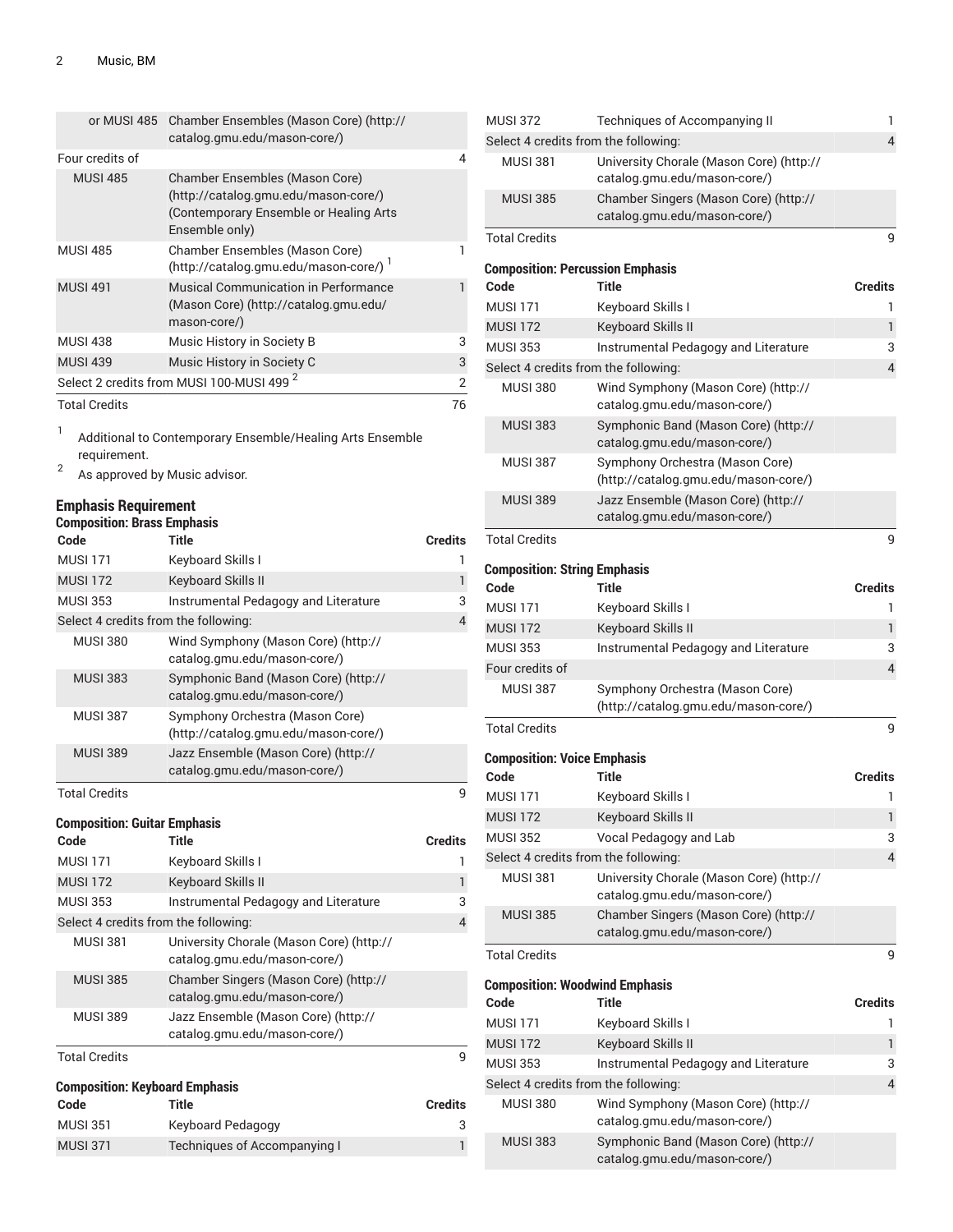| <b>MUSI 387</b>      | Symphony Orchestra (Mason Core)<br>(http://catalog.gmu.edu/mason-core/) |   |
|----------------------|-------------------------------------------------------------------------|---|
| <b>MUSI 389</b>      | Jazz Ensemble (Mason Core) (http://<br>catalog.gmu.edu/mason-core/)     |   |
| <b>Total Credits</b> |                                                                         | q |

# **Concentration in Jazz (JAZC)**

Students must complete all concentration requirements as well as requirements for one of the following emphases:

- Brass
- Guitar
- Keyboard
- Percussion
- Steel Pan
- Voice
- Woodwind

### **Courses Required for All Emphases**

| Code                   | Title                                                                                                   | <b>Credits</b> |
|------------------------|---------------------------------------------------------------------------------------------------------|----------------|
| <b>MUSI 107</b>        | Jazz and Blues in America (Mason Core)<br>(http://catalog.gmu.edu/mason-core/)                          | 3              |
| <b>MUSI 214</b>        | <b>Aural Skills IV</b>                                                                                  | $\overline{2}$ |
| Select 9 credits from: |                                                                                                         | 9              |
| <b>MUSI 215</b>        | Theory for Pop and Jazz Music                                                                           |                |
| <b>MUSI 216</b>        | Theory for 20th- and 21st-Century Music                                                                 |                |
| <b>MUSI 217</b>        | Theory for 18th-Century Music                                                                           |                |
| <b>MUSI 317</b>        | <b>Baroque and Classical Forms</b>                                                                      |                |
| Options)               | Select 8 credits from MUSI 242-MUSI 248 (see Applied Music                                              | 8              |
| Options)               | Select 8 credits from MUSI 442-MUSI 448 (see Applied Music                                              | 8              |
| <b>MUSI 259</b>        | Music in Computer Technology (Mason<br>Core) (http://catalog.gmu.edu/mason-<br>core/)                   | 3              |
| <b>MUSI 274</b>        | Jazz/Commercial Piano                                                                                   | 1              |
| <b>MUSI 311</b>        | <b>Jazz Studies</b>                                                                                     | 3              |
| <b>MUSI 319</b>        | <b>Class Composition and Arranging</b>                                                                  | 3              |
| <b>MUSI 324</b>        | Junior Recital (Mason Core) (http://<br>catalog.gmu.edu/mason-core/)                                    | $\mathbf{1}$   |
| <b>MUSI 338</b>        | Music History in Society A                                                                              | 3              |
| <b>MUSI 379</b>        | Jazz Improvisation                                                                                      | 1              |
| <b>MUSI 391</b>        | Conducting I                                                                                            | 2              |
| <b>MUSI 424</b>        | Senior Recital (Mason Core) (http://<br>catalog.gmu.edu/mason-core/)                                    | $\mathbf{1}$   |
| <b>MUSI 438</b>        | Music History in Society B                                                                              | 3              |
| <b>MUSI 439</b>        | Music History in Society C                                                                              | 3              |
| <b>MUSI 450</b>        | Jazz Improvisation I                                                                                    | $\overline{2}$ |
| <b>MUSI 452</b>        | Jazz Improvisation II                                                                                   | $\overline{2}$ |
| <b>MUSI 454</b>        | Jazz Arranging                                                                                          | 3              |
| Six credits of         |                                                                                                         | 6              |
| <b>MUSI 485</b>        | Chamber Ensembles (Mason Core)<br>(http://catalog.gmu.edu/mason-core/)<br>(Jazz Chamber Ensembles only) |                |

| <b>MUSI 491</b>      | Musical Communication in Performance<br>(Mason Core) (http://catalog.gmu.edu/<br>mason-core/) |     |
|----------------------|-----------------------------------------------------------------------------------------------|-----|
| Three credits of     |                                                                                               | З   |
| <b>MUSI 492</b>      | Selected Topics in Music (Topics in Jazz<br>Studies only)                                     |     |
|                      | Select 4 credits from MUSI 100-MUSI 499 <sup>1</sup>                                          | 4   |
| <b>Total Credits</b> |                                                                                               | 75. |

1 As approved by Music advisor.

### **Emphasis Requirement**

| Jazz: Brass Emphasis                 |                                                                          |                |  |
|--------------------------------------|--------------------------------------------------------------------------|----------------|--|
| Code                                 | Title                                                                    | <b>Credits</b> |  |
| <b>MUSI 171</b>                      | Keyboard Skills I                                                        |                |  |
| <b>MUSI 172</b>                      | <b>Keyboard Skills II</b>                                                | 1              |  |
| Select 8 credits from the following: |                                                                          | 8              |  |
| <b>MUSI 380</b>                      | Wind Symphony (Mason Core) (http://<br>catalog.gmu.edu/mason-core/)      |                |  |
| <b>MUSI 381</b>                      | University Chorale (Mason Core) (http://<br>catalog.gmu.edu/mason-core/) |                |  |
| <b>MUSI 383</b>                      | Symphonic Band (Mason Core) (http://<br>catalog.gmu.edu/mason-core/)     |                |  |
| <b>MUSI 385</b>                      | Chamber Singers (Mason Core) (http://<br>catalog.gmu.edu/mason-core/)    |                |  |
| <b>MUSI 387</b>                      | Symphony Orchestra (Mason Core)<br>(http://catalog.gmu.edu/mason-core/)  |                |  |
| <b>MUSI 389</b>                      | Jazz Ensemble (Mason Core) (http://<br>catalog.gmu.edu/mason-core/)      |                |  |
| <b>Total Credits</b>                 |                                                                          | 10             |  |

**Jazz: Guitar Emphasis**

| Code                                 | <b>Title</b>                                                             | <b>Credits</b> |
|--------------------------------------|--------------------------------------------------------------------------|----------------|
| <b>MUSI 171</b>                      | Keyboard Skills I                                                        | 1              |
| <b>MUSI 172</b>                      | Keyboard Skills II                                                       | 1              |
| Select 8 credits from the following: |                                                                          | 8              |
| <b>MUSI 380</b>                      | Wind Symphony (Mason Core) (http://<br>catalog.gmu.edu/mason-core/)      |                |
| <b>MUSI 381</b>                      | University Chorale (Mason Core) (http://<br>catalog.gmu.edu/mason-core/) |                |
| <b>MUSI 383</b>                      | Symphonic Band (Mason Core) (http://<br>catalog.gmu.edu/mason-core/)     |                |
| <b>MUSI 385</b>                      | Chamber Singers (Mason Core) (http://<br>catalog.gmu.edu/mason-core/)    |                |
| <b>MUSI 387</b>                      | Symphony Orchestra (Mason Core)<br>(http://catalog.gmu.edu/mason-core/)  |                |
| <b>MUSI 389</b>                      | Jazz Ensemble (Mason Core) (http://<br>catalog.gmu.edu/mason-core/)      |                |
| <b>Total Credits</b>                 |                                                                          | 10             |

**Jazz: Keyboard Emphasis**

| Code                                 | Title                                                               | <b>Credits</b> |
|--------------------------------------|---------------------------------------------------------------------|----------------|
| <b>MUSI 371</b>                      | Techniques of Accompanying I                                        |                |
| <b>MUSI 372</b>                      | <b>Techniques of Accompanying II</b>                                |                |
| Select 8 credits from the following: |                                                                     | 8              |
| <b>MUSI 380</b>                      | Wind Symphony (Mason Core) (http://<br>catalog.gmu.edu/mason-core/) |                |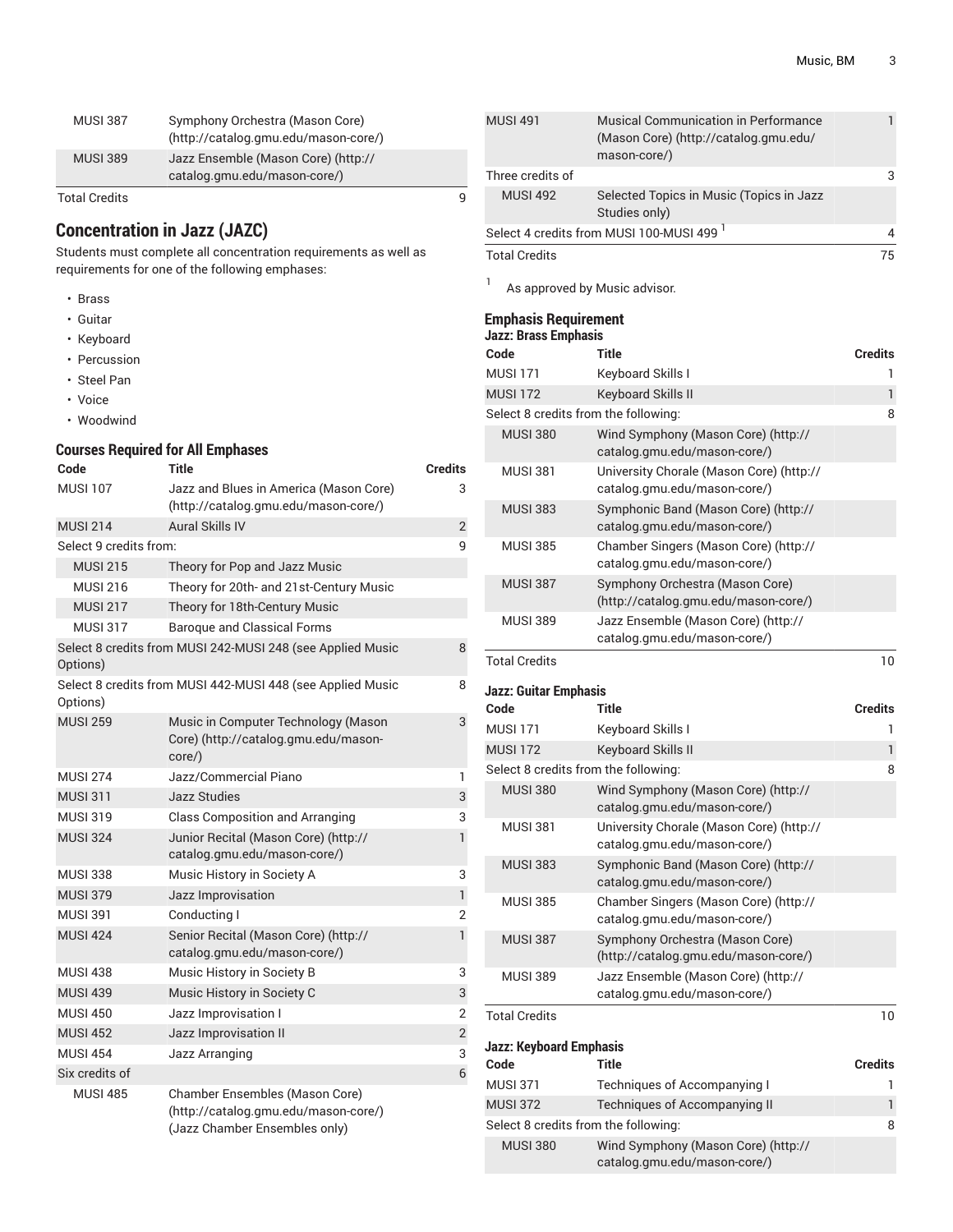| <b>MUSI 381</b>      | University Chorale (Mason Core) (http://<br>catalog.gmu.edu/mason-core/) |    |
|----------------------|--------------------------------------------------------------------------|----|
| <b>MUSI 383</b>      | Symphonic Band (Mason Core) (http://<br>catalog.gmu.edu/mason-core/)     |    |
| <b>MUSI 385</b>      | Chamber Singers (Mason Core) (http://<br>catalog.gmu.edu/mason-core/)    |    |
| <b>MUSI 387</b>      | Symphony Orchestra (Mason Core)<br>(http://catalog.gmu.edu/mason-core/)  |    |
| <b>MUSI 389</b>      | Jazz Ensemble (Mason Core) (http://<br>catalog.gmu.edu/mason-core/)      |    |
| <b>Total Credits</b> |                                                                          | 10 |

| Jazz: Percussion Emphasis |  |
|---------------------------|--|
|---------------------------|--|

| Code                                 | Title                                                                    | <b>Credits</b> |
|--------------------------------------|--------------------------------------------------------------------------|----------------|
| <b>MUSI 171</b>                      | Keyboard Skills I                                                        |                |
| <b>MUSI 172</b>                      | Keyboard Skills II                                                       | 1              |
| Select 8 credits from the following: |                                                                          | 8              |
| <b>MUSI 380</b>                      | Wind Symphony (Mason Core) (http://<br>catalog.gmu.edu/mason-core/)      |                |
| <b>MUSI 381</b>                      | University Chorale (Mason Core) (http://<br>catalog.gmu.edu/mason-core/) |                |
| <b>MUSI 383</b>                      | Symphonic Band (Mason Core) (http://<br>catalog.gmu.edu/mason-core/)     |                |
| <b>MUSI 385</b>                      | Chamber Singers (Mason Core) (http://<br>catalog.gmu.edu/mason-core/)    |                |
| <b>MUSI 387</b>                      | Symphony Orchestra (Mason Core)<br>(http://catalog.gmu.edu/mason-core/)  |                |
| <b>MUSI 389</b>                      | Jazz Ensemble (Mason Core) (http://<br>catalog.gmu.edu/mason-core/)      |                |
| <b>Total Credits</b>                 |                                                                          | 10             |

#### **Jazz: Steel Pan Emphasis**

| Code                   | Title                                                                    | <b>Credits</b> |
|------------------------|--------------------------------------------------------------------------|----------------|
| <b>MUSI 171</b>        | Keyboard Skills I                                                        |                |
| <b>MUSI 172</b>        | <b>Keyboard Skills II</b>                                                |                |
| Select 8 credits from: |                                                                          | 8              |
| <b>MUSI 380</b>        | Wind Symphony (Mason Core) (http://<br>catalog.gmu.edu/mason-core/)      |                |
| <b>MUSI 381</b>        | University Chorale (Mason Core) (http://<br>catalog.gmu.edu/mason-core/) |                |
| <b>MUSI 383</b>        | Symphonic Band (Mason Core) (http://<br>catalog.gmu.edu/mason-core/)     |                |
| <b>MUSI 387</b>        | Symphony Orchestra (Mason Core)<br>(http://catalog.gmu.edu/mason-core/)  |                |
| <b>MUSI 389</b>        | Jazz Ensemble (Mason Core) (http://<br>catalog.gmu.edu/mason-core/)      |                |
| <b>Total Credits</b>   |                                                                          | 10             |

# **Jazz: Voice Emphasis**

| Code                   | Title                                                               | <b>Credits</b> |
|------------------------|---------------------------------------------------------------------|----------------|
| <b>MUSI 171</b>        | Keyboard Skills I                                                   |                |
| <b>MUSI 172</b>        | <b>Keyboard Skills II</b>                                           | ı              |
| Select 8 credits from: |                                                                     | 8              |
| <b>MUSI 380</b>        | Wind Symphony (Mason Core) (http://<br>catalog.gmu.edu/mason-core/) |                |

| <b>MUSI 381</b>                      | University Chorale (Mason Core) (http://<br>catalog.gmu.edu/mason-core/) |                |
|--------------------------------------|--------------------------------------------------------------------------|----------------|
| <b>MUSI 383</b>                      | Symphonic Band (Mason Core) (http://<br>catalog.gmu.edu/mason-core/)     |                |
| <b>MUSI 385</b>                      | Chamber Singers (Mason Core) (http://<br>catalog.gmu.edu/mason-core/)    |                |
| <b>MUSI 387</b>                      | Symphony Orchestra (Mason Core)<br>(http://catalog.gmu.edu/mason-core/)  |                |
| <b>MUSI 389</b>                      | Jazz Ensemble (Mason Core) (http://<br>catalog.gmu.edu/mason-core/)      |                |
| <b>Total Credits</b>                 |                                                                          | 10             |
| <b>Jazz: Woodwind Emphasis</b>       |                                                                          |                |
| Code                                 | <b>Title</b>                                                             | <b>Credits</b> |
| <b>MUSI 171</b>                      | Keyboard Skills I                                                        | ı              |
| <b>MUSI 172</b>                      | <b>Keyboard Skills II</b>                                                | $\mathbf{1}$   |
| Select 8 credits from the following: |                                                                          | 8              |
| <b>MUSI 380</b>                      | Wind Symphony (Mason Core) (http://<br>catalog.gmu.edu/mason-core/)      |                |
| <b>MUSI 381</b>                      | University Chorale (Mason Core) (http://<br>catalog.gmu.edu/mason-core/) |                |
| <b>MUSI 383</b>                      | Symphonic Band (Mason Core) (http://<br>catalog.gmu.edu/mason-core/)     |                |
| <b>MUSI 385</b>                      | Chamber Singers (Mason Core) (http://<br>catalog.gmu.edu/mason-core/)    |                |
| <b>MUSI 387</b>                      | Symphony Orchestra (Mason Core)<br>(http://catalog.gmu.edu/mason-core/)  |                |
| <b>MUSI 389</b>                      | Jazz Ensemble (Mason Core) (http://<br>catalog.gmu.edu/mason-core/)      |                |
| <b>Total Credits</b>                 |                                                                          | 10             |

### **Concentration in Music Education (MUE) Certification to Teach**

The music education concentration at George Mason University is recognized by the Virginia Department of Education (VDOE) as an approved teacher preparation program that imparts licensure. Even though an undergraduate student may declare music education as their major, this is not an official indication of a student's degree status. In order to be accepted into the degree, students must complete an application, meet all eligibility requirements, and pass the MTEC Interview and Skill Proficiency Exam. All entry requirements are described in Part 1 of the GMUsicEd Handbook located [online \(https://sites.google.com/](https://sites.google.com/site/gmusicedhandbook/Information/part1bme/) [site/gmusicedhandbook/Information/part1bme/\)](https://sites.google.com/site/gmusicedhandbook/Information/part1bme/).

The deadline for applying to the BME and taking the MTEC exam is the 4th semester of coursework. The 4th semester is defined as a minimum of 36 attempted credits. Transfer and continuing students entering GMU as an undergraduate with 36 or more credits will be required to apply to the BME no later than their 2nd semester of coursework at GMU.

Student must complete all concentration requirements as well as requirements for one of the following emphases:

- Brass
- Guitar
- Keyboard
- Percussion
- String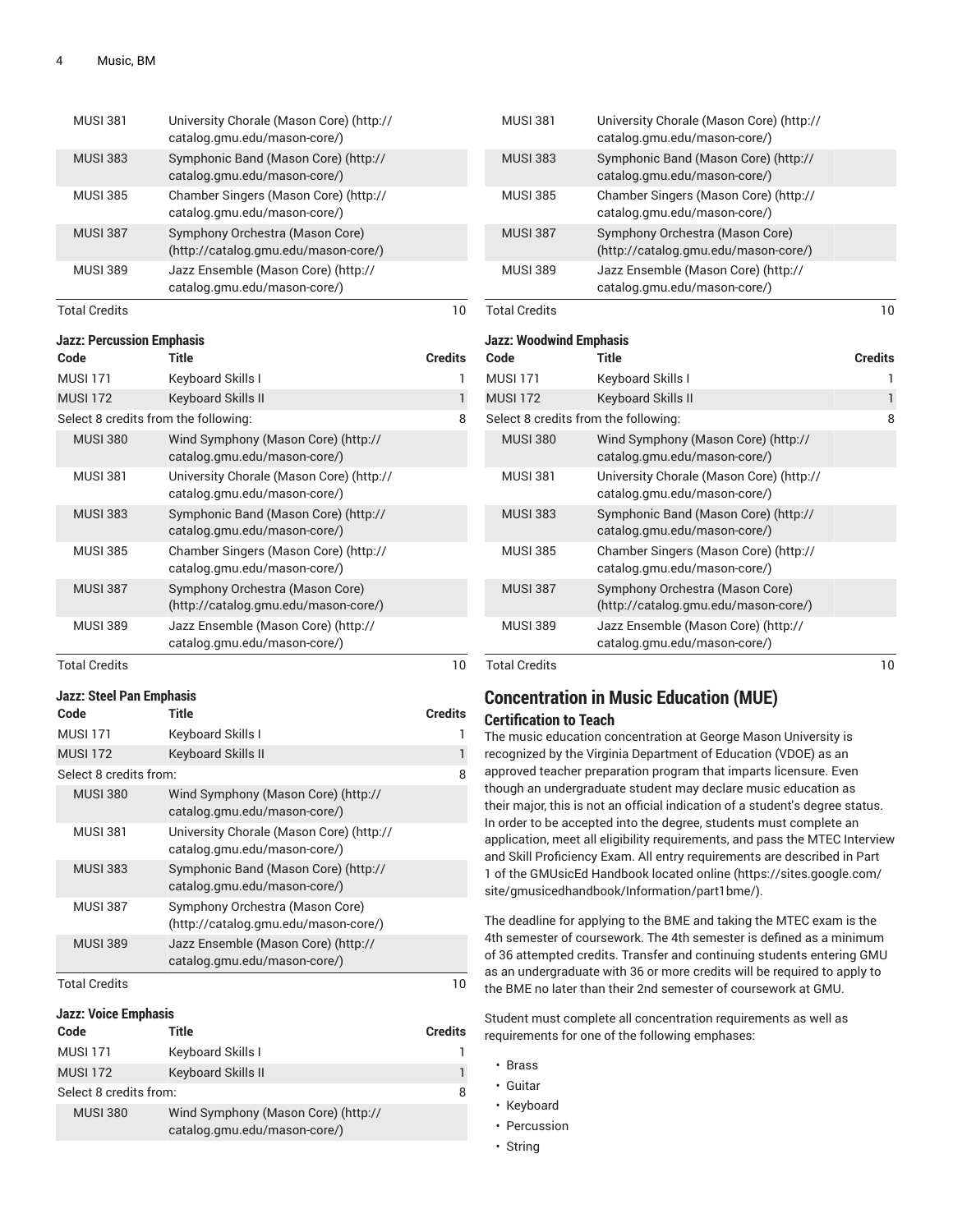- Voice
- Woodwind

### **Courses Required for All Emphases**

| Code                   | Title                                                                                             | <b>Credits</b> |
|------------------------|---------------------------------------------------------------------------------------------------|----------------|
| MUSI 214               | Aural Skills IV                                                                                   | 2              |
| Select 9 credits from: |                                                                                                   | 9              |
| <b>MUSI 215</b>        | Theory for Pop and Jazz Music                                                                     |                |
| <b>MUSI 216</b>        | Theory for 20th- and 21st-Century Music                                                           |                |
| <b>MUSI 217</b>        | Theory for 18th-Century Music                                                                     |                |
| <b>MUSI 317</b>        | <b>Baroque and Classical Forms</b>                                                                |                |
| Options)               | Select 8 credits from MUSI 242-MUSI 248 (see Applied Music                                        | 8              |
| Options)               | Select 6 credits from MUSI 442-MUSI 448 (see Applied Music                                        | 6              |
| <b>MUSI 259</b>        | Music in Computer Technology (Mason<br>Core) (http://catalog.gmu.edu/mason-<br>core/)             | 3              |
| <b>MUSI 319</b>        | <b>Class Composition and Arranging</b>                                                            | 3              |
| <b>MUSI 323</b>        | Music Education Recital                                                                           | 0              |
| <b>MUSI 331</b>        | Music History in Society I                                                                        | 3              |
| <b>MUSI 332</b>        | Music History in Society II                                                                       | 3              |
| <b>MUSI 361</b>        | <b>Class Strings</b>                                                                              | $\mathbf{1}$   |
| <b>MUSI 366</b>        | <b>Class Percussion</b>                                                                           | 1              |
| <b>MUSI 367</b>        | Class Guitar                                                                                      | 1              |
| <b>MUSI 370</b>        | Laboratory Ensemble (To be repeated six<br>times)                                                 | 0              |
| <b>MUSI 393</b>        | Music Administration and Management                                                               | 2              |
| <b>MUSI 432</b>        | Music History in Society IV                                                                       | 3              |
| Six credits of         |                                                                                                   | 6              |
| <b>MUSI 495</b>        | Internship in Music Education (Mason<br>Core) (http://catalog.gmu.edu/mason-<br>$core/$ ) $^{-1}$ |                |
| <b>EDRD 300</b>        | Literacy in Fine Arts, Health, and Physical<br>Education                                          | 3              |
| <b>EDUC 301</b>        | <b>Educating Diverse and Exceptional</b><br>Learners                                              | 3              |
| <b>EDUC 302</b>        | Human Growth and Development                                                                      | 3              |
| or EDUC 539            |                                                                                                   |                |
| <b>Total Credits</b>   |                                                                                                   | 60             |

# **Emphasis Requirement**

### **Music Education: Brass Emphasis**

| Code            | <b>Title</b>                        | <b>Credits</b> |
|-----------------|-------------------------------------|----------------|
| <b>MUSI 171</b> | Keyboard Skills I                   |                |
| <b>MUSI 172</b> | <b>Keyboard Skills II</b>           |                |
| Two credits of  |                                     | 2              |
| <b>MUSI 363</b> | Class Woodwinds                     |                |
| Two credits of  |                                     | 2              |
| <b>MUSI 365</b> | Class Brass                         |                |
| <b>MUSI 368</b> | Class Voice                         |                |
| <b>MUSI 391</b> | Conducting I                        | 2              |
| <b>MUSI 396</b> | Conducting II                       | $\overline{2}$ |
| <b>MUSI 464</b> | <b>Instrumental Music Methods I</b> | 3              |
| <b>MUSI 466</b> | Instrumental Music Methods II       | 3              |

|                                      | Select 1 credit from MUSI 100-MUSI 499 <sup>1</sup>                     |    |
|--------------------------------------|-------------------------------------------------------------------------|----|
| Select 7 credits from the following: |                                                                         | 7  |
| <b>MUSI 380</b>                      | Wind Symphony (Mason Core) (http://<br>catalog.gmu.edu/mason-core/)     |    |
| <b>MUSI 383</b>                      | Symphonic Band (Mason Core) (http://<br>catalog.gmu.edu/mason-core/)    |    |
| <b>MUSI 387</b>                      | Symphony Orchestra (Mason Core)<br>(http://catalog.gmu.edu/mason-core/) |    |
| <b>MUSI 389</b>                      | Jazz Ensemble (Mason Core) (http://<br>catalog.gmu.edu/mason-core/)     |    |
| <b>Total Credits</b>                 |                                                                         | 25 |
|                                      | Le annroved by Music advisor                                            |    |

As approved by Music advisor.

**Music Education: Guitar Emphasis**

| Code                                 | Title                                                                    | <b>Credits</b> |
|--------------------------------------|--------------------------------------------------------------------------|----------------|
| <b>MUSI 171</b>                      | Keyboard Skills I                                                        | 1              |
| <b>MUSI 172</b>                      | Keyboard Skills II                                                       | 1              |
| Two credits of                       |                                                                          | 2              |
| <b>MUSI 363</b>                      | <b>Class Woodwinds</b>                                                   |                |
| Two credits of                       |                                                                          | $\overline{2}$ |
| <b>MUSI 365</b>                      | <b>Class Brass</b>                                                       |                |
| <b>MUSI 368</b>                      | Class Voice                                                              | 1              |
| <b>MUSI 391</b>                      | Conducting I                                                             | $\overline{2}$ |
| <b>MUSI 396</b>                      | Conducting II                                                            | 2              |
| <b>MUSI 464</b>                      | <b>Instrumental Music Methods I</b>                                      | 3              |
| or MUSI 467                          | Instrumental Music Methods I: Orchestra                                  |                |
| <b>MUSI 466</b>                      | Instrumental Music Methods II                                            | 3              |
| catalog.gmu.edu/courses/musi/) 1     | Select 1 credit from MUSI 100-MUSI 499 (http://                          | $\mathbf{1}$   |
| Select 7 credits from the following: |                                                                          | 7              |
| <b>MUSI 381</b>                      | University Chorale (Mason Core) (http://<br>catalog.gmu.edu/mason-core/) |                |
| <b>MUSI 385</b>                      | Chamber Singers (Mason Core) (http://<br>catalog.gmu.edu/mason-core/)    |                |
| <b>MUSI 389</b>                      | Jazz Ensemble (Mason Core) (http://<br>catalog.gmu.edu/mason-core/)      |                |
| <b>Total Credits</b>                 |                                                                          | 25             |

<sup>1</sup> As approved by Music advisor.

#### **Music Education: Keyboard Emphasis**

| Code                                | Title                                                                       | <b>Credits</b> |
|-------------------------------------|-----------------------------------------------------------------------------|----------------|
| Two credits of                      |                                                                             | 2              |
| <b>MUSI 223</b>                     | <b>Applied Music in Voice</b>                                               |                |
| <b>MUSI 352</b>                     | Vocal Pedagogy and Lab                                                      | 3              |
| <b>MUSI 371</b>                     | <b>Techniques of Accompanying I</b>                                         | 1              |
| <b>MUSI 372</b>                     | <b>Techniques of Accompanying II</b>                                        | 1              |
| <b>MUSI 391</b>                     | Conducting I                                                                | $\overline{2}$ |
| <b>MUSI 396</b>                     | Conducting II                                                               | $\overline{2}$ |
| <b>MUSI 461</b>                     | The Teaching of General Music in the<br><b>Elementary and Middle School</b> | 3              |
| <b>MUSI 463</b>                     | The Teaching of Vocal Music in the<br>Secondary School                      | 3              |
| Select 1 credit from the following: |                                                                             | 1              |
|                                     |                                                                             |                |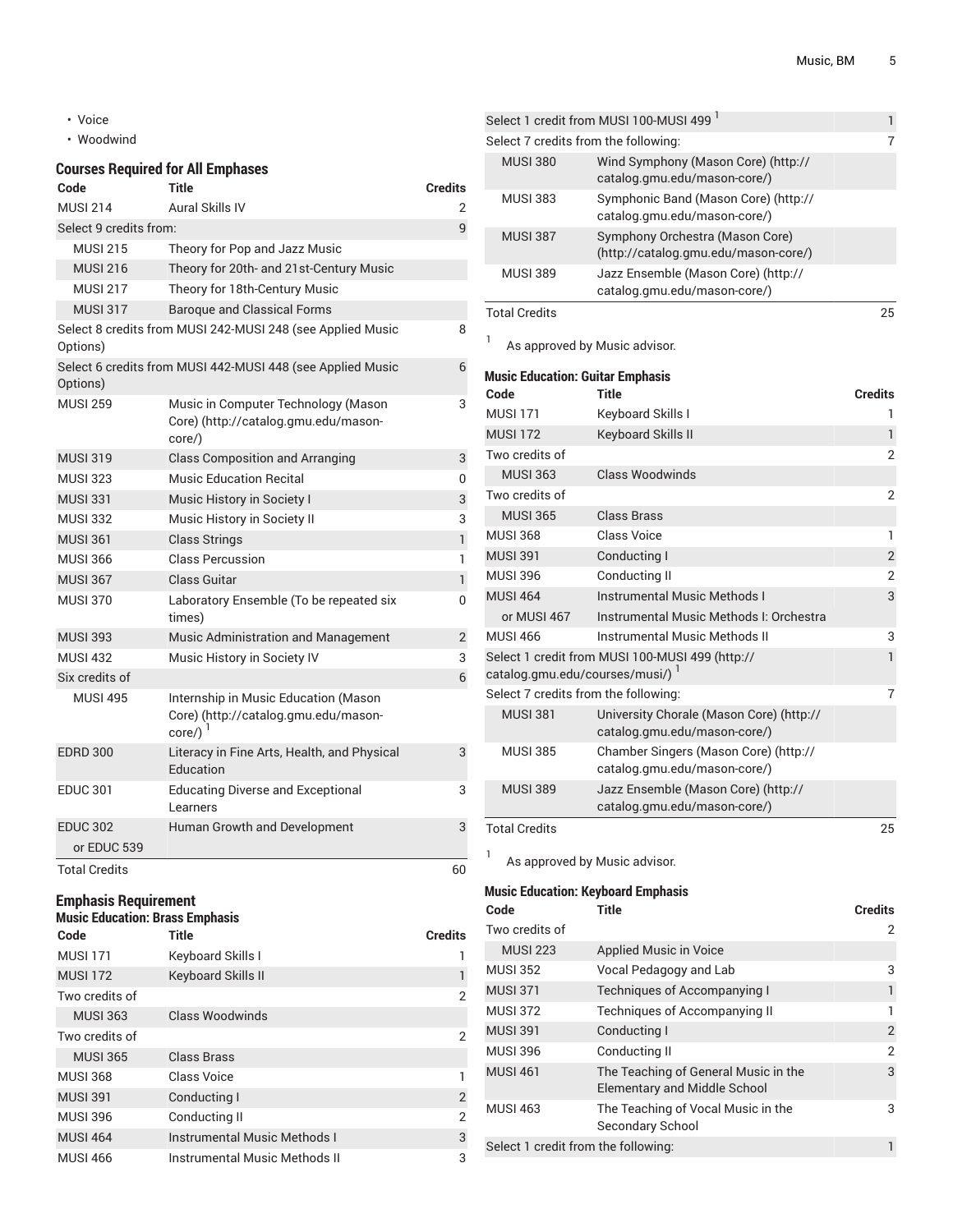| <b>Total Credits</b>                 |                                                                         | 25             |
|--------------------------------------|-------------------------------------------------------------------------|----------------|
| <b>MUSI 389</b>                      | Jazz Ensemble (Mason Core) (http://<br>catalog.gmu.edu/mason-core/)     |                |
| <b>MUSI 387</b>                      | Symphony Orchestra (Mason Core)<br>(http://catalog.gmu.edu/mason-core/) |                |
| <b>MUSI 383</b>                      | Symphonic Band (Mason Core) (http://<br>catalog.gmu.edu/mason-core/)    |                |
| <b>MUSI 380</b>                      | Wind Symphony (Mason Core) (http://<br>catalog.gmu.edu/mason-core/)     |                |
| Select 7 credits from the following: |                                                                         | $\overline{7}$ |
| catalog.gmu.edu/courses/musi/) 1     |                                                                         |                |
|                                      | Select 1 credit from MUSI 100-MUSI 499 (http://                         | 1              |
| <b>MUSI 466</b>                      | Instrumental Music Methods II                                           | 3              |
| <b>MUSI 464</b>                      | <b>Instrumental Music Methods I</b>                                     | 3              |
| <b>MUSI 396</b>                      | Conducting II                                                           | 2              |
| <b>MUSI 391</b>                      | Conducting I                                                            | $\overline{2}$ |
| <b>MUSI 368</b>                      | Class Voice                                                             | 1              |
| <b>MUSI 365</b>                      | <b>Class Brass</b>                                                      |                |
| Two credits of                       |                                                                         | 2              |
| <b>MUSI 363</b>                      | Class Woodwinds                                                         |                |
| Two credits of                       |                                                                         | $\overline{2}$ |
| <b>MUSI 172</b>                      | Keyboard Skills II                                                      | $\mathbf{1}$   |
| <b>MUSL171</b>                       | Keyboard Skills I                                                       | 1              |
| Code                                 | <b>Music Education: Percussion Emphasis</b><br>Title                    | <b>Credits</b> |
|                                      |                                                                         |                |
| <b>Total Credits</b>                 |                                                                         | 25             |
| <b>MUSI 385</b>                      | Chamber Singers (Mason Core) (http://<br>catalog.gmu.edu/mason-core/)   |                |
|                                      | catalog.gmu.edu/mason-core/)                                            |                |
| <b>MUSI 381</b>                      | University Chorale (Mason Core) (http://                                |                |
| Select 7 credits from the following: |                                                                         | 7              |
| <b>MUSI 365</b>                      | Class Brass                                                             |                |
| <b>MUSI 363</b>                      | Class Woodwinds                                                         |                |

1 As approved by Music advisor.

# **Music Education: String Emphasis**

| Code             | Title                                                                   | <b>Credits</b> |
|------------------|-------------------------------------------------------------------------|----------------|
| <b>MUSI 171</b>  | Keyboard Skills I                                                       |                |
| <b>MUSI 172</b>  | <b>Keyboard Skills II</b>                                               |                |
| Two credits of   |                                                                         | 2              |
| <b>MUSI 363</b>  | Class Woodwinds                                                         |                |
| Two credits of   |                                                                         | 2              |
| <b>MUSI 365</b>  | Class Brass                                                             |                |
| <b>MUSI 368</b>  | Class Voice                                                             |                |
| Seven credits of |                                                                         | 7              |
| <b>MUSI 387</b>  | Symphony Orchestra (Mason Core)<br>(http://catalog.gmu.edu/mason-core/) |                |
| <b>MUSI 391</b>  | Conducting I                                                            | $\overline{2}$ |
| <b>MUSI 396</b>  | Conducting II                                                           | 2              |
| <b>MUSI 466</b>  | Instrumental Music Methods II                                           | 3              |
| <b>MUSI 467</b>  | Instrumental Music Methods I: Orchestra                                 | 3              |

|                                        | Select 1 credit from MUSI 100-MUSI 499                                      | 1              |
|----------------------------------------|-----------------------------------------------------------------------------|----------------|
| <b>Total Credits</b>                   |                                                                             | 25             |
| 1                                      | As approved by Music advisor.                                               |                |
| <b>Music Education: Voice Emphasis</b> |                                                                             |                |
| Code                                   | Title                                                                       | <b>Credits</b> |
| <b>MUSI 171</b>                        | Keyboard Skills I                                                           | 1              |
| <b>MUSI 172</b>                        | Keyboard Skills II                                                          | 1              |
| Two credits of                         |                                                                             | $\overline{2}$ |
| <b>MUSI 222</b>                        | Applied Music in Keyboard                                                   |                |
| <b>MUSI 352</b>                        | Vocal Pedagogy and Lab                                                      | 3              |
| <b>MUSI 391</b>                        | Conducting I                                                                | $\overline{2}$ |
| <b>MUSI 396</b>                        | Conducting II                                                               | 2              |
| <b>MUSI 461</b>                        | The Teaching of General Music in the<br><b>Elementary and Middle School</b> | 3              |
| <b>MUSI 463</b>                        | The Teaching of Vocal Music in the<br>Secondary School                      | 3              |
| Select 1 credit from the following:    |                                                                             | 1              |
| <b>MUSI 363</b>                        | Class Woodwinds                                                             |                |
| <b>MUSI 365</b>                        | Class Brass                                                                 |                |
| Select 7 credits from the following:   |                                                                             | 7              |
| <b>MUSI 381</b>                        | University Chorale (Mason Core) (http://<br>catalog.gmu.edu/mason-core/)    |                |
| <b>MUSI 385</b>                        | Chamber Singers (Mason Core) (http://<br>catalog.gmu.edu/mason-core/)       |                |
| <b>Total Credits</b>                   |                                                                             | 25             |
|                                        | <b>Music Education: Woodwind Emphasis</b>                                   |                |
| Code                                   | Title                                                                       | <b>Credits</b> |
| <b>MUSI 171</b>                        | Keyboard Skills I                                                           | 1              |
| <b>MUSI 172</b>                        | Keyboard Skills II                                                          | 1              |
| Two credits of                         |                                                                             | $\overline{2}$ |
| <b>MUSI 363</b>                        | <b>Class Woodwinds</b>                                                      |                |
| Two credits of                         |                                                                             | $\overline{2}$ |
| <b>MUSI 365</b>                        | <b>Class Brass</b>                                                          |                |
| <b>MUSI 368</b>                        | <b>Class Voice</b>                                                          | 1              |
| <b>MUSI 391</b>                        | Conducting I                                                                | $\overline{2}$ |
| <b>MUSI 396</b>                        | Conducting II                                                               | $\overline{2}$ |
| <b>MUSI 464</b><br><b>MUSI 466</b>     | <b>Instrumental Music Methods I</b><br>Instrumental Music Methods II        | 3              |
|                                        | Select 1 credit from MUSI 100-MUSI 499                                      | 3<br>1         |
| Select 7 credits from the following:   |                                                                             | 7              |
| <b>MUSI 380</b>                        | Wind Symphony (Mason Core) (http://                                         |                |
|                                        | catalog.gmu.edu/mason-core/)                                                |                |
| <b>MUSI 383</b>                        | Symphonic Band (Mason Core) (http://<br>catalog.gmu.edu/mason-core/)        |                |
| <b>MUSI 387</b>                        | Symphony Orchestra (Mason Core)<br>(http://catalog.gmu.edu/mason-core/)     |                |
| <b>MUSI 389</b>                        | Jazz Ensemble (Mason Core) (http://<br>catalog.gmu.edu/mason-core/)         |                |
| <b>Total Credits</b>                   |                                                                             | 25             |

<sup>1</sup> As approved by Music advisor.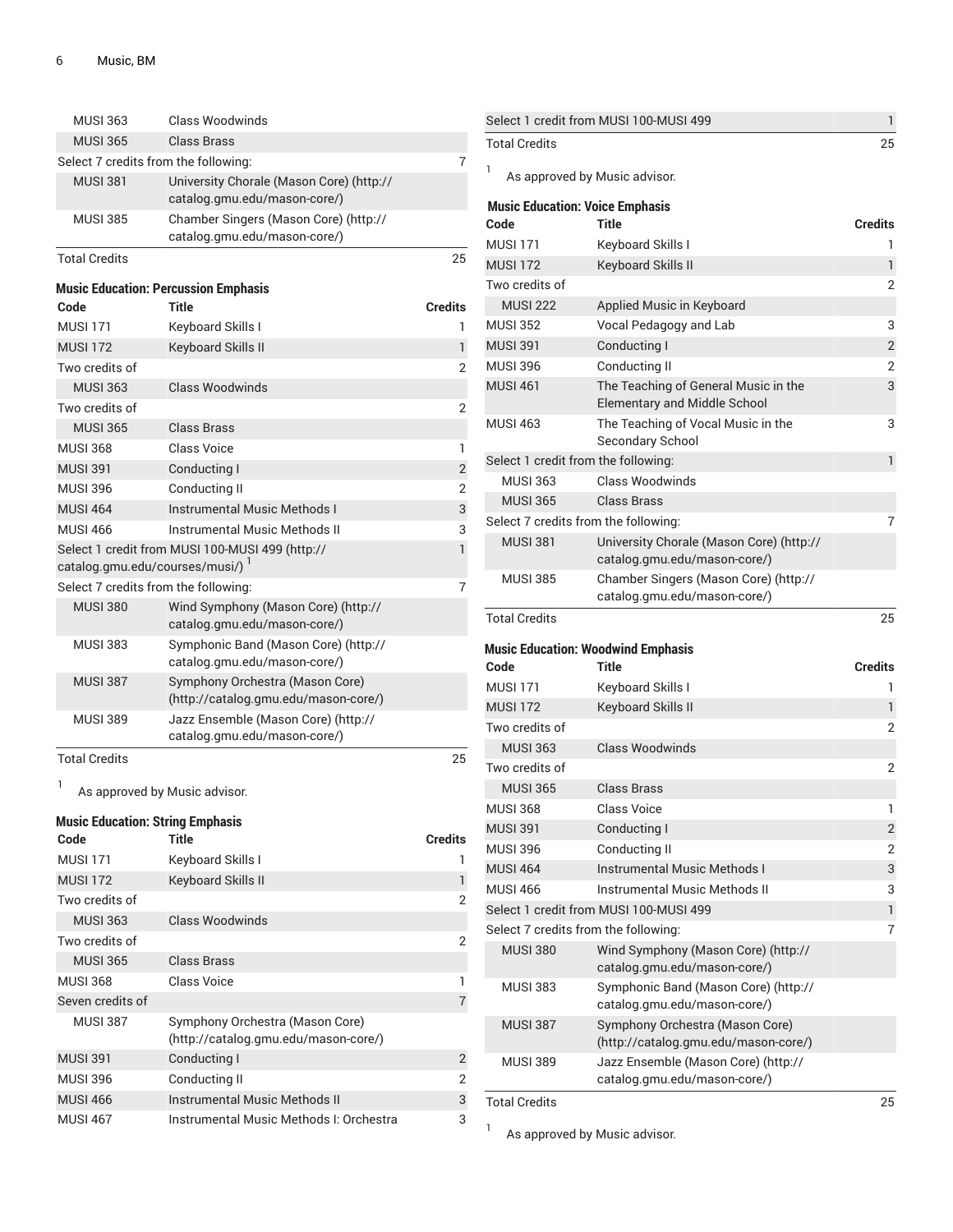# **Concentration in Music Technology (MTEC)**

Students must complete all concentration requirements as well as requirements for one of the following emphases:

- Electroacoustic Music
- Engineering
- Recording

### **Courses Required for All Emphases**

| Code                                | <b>Title</b>                              | <b>Credits</b> |
|-------------------------------------|-------------------------------------------|----------------|
| <b>MUSI 171</b>                     | Keyboard Skills I                         | 1              |
| <b>MUSI 172</b>                     | Keyboard Skills II                        | 1              |
| Select 6 credits from:              |                                           | 6              |
| <b>MUSI 215</b>                     | Theory for Pop and Jazz Music             |                |
| <b>MUSI 216</b>                     | Theory for 20th- and 21st-Century Music   |                |
| <b>MUSI 217</b>                     | Theory for 18th-Century Music             |                |
| <b>MUSI 317</b>                     | <b>Baroque and Classical Forms</b>        |                |
| Six credits of                      |                                           | 6              |
| <b>MUSI 248</b>                     | Applied Music in Composition <sup>1</sup> |                |
| or MUSI 242                         | Applied Music in Keyboard                 |                |
| or MUSI 243                         | Applied Music in Voice                    |                |
| or MUSI 244                         | Applied Music in Woodwind                 |                |
| or MUSI 245                         | <b>Applied Music in Brass</b>             |                |
| or MUSI 246                         | Applied Music in String                   |                |
| or MUSI 247                         | Applied Music in Percussion               |                |
| <b>MUSI 252</b>                     | <b>Popular Music Arranging</b>            | 3              |
| <b>MUSI 254</b>                     | Music and Technology                      | 3              |
| <b>MUSI 338</b>                     | Music History in Society A                | 3              |
| <b>MUSI 354</b>                     | <b>Electronic Composition</b>             | 3              |
| <b>MUSI 355</b>                     | <b>Recording Techniques</b>               | 3              |
| <b>MUSI 358</b>                     | <b>Music Programming</b>                  | 3              |
| <b>MUSI 359</b>                     | <b>Topics in Music Technology</b>         | 3              |
| Music Ensemble Options <sup>2</sup> |                                           | 3              |
| Two credits of                      |                                           | $\overline{2}$ |
| <b>MUSI 397</b>                     | Music Technology Internship               |                |
| <b>MUSI 438</b>                     | Music History in Society B                | 3              |
| <b>MUSI 439</b>                     | Music History in Society C                | 3              |
| <b>MUSI 489</b>                     | Music Technology Capstone                 | 3              |
| Lab Science (Mason Core)            |                                           | 4              |
| 6-7 credits of general electives    |                                           | $6 - 7$        |
| <b>Total Credits</b>                |                                           | 59             |

1 See Music advisor for permission and course options. 2

Transfer students must earn at least 2 credits at Mason.

### **Emphasis Requirement**

# **Music Technology: Electroacoustic Music**

| Code                | Title                        | <b>Credits</b> |
|---------------------|------------------------------|----------------|
| <b>Core Courses</b> |                              |                |
| <b>MUSI 359</b>     | Topics in Music Technology   | 3              |
| Four credits of     |                              | 4              |
| <b>MUSI 448</b>     | Applied Music in Composition |                |
| Two credits of      |                              | 2              |

|                                    | (http://catalog.gmu.edu/mason-core/)<br>(Healing Arts Ensemble or Contemporary<br>Ensemble)                      |                |
|------------------------------------|------------------------------------------------------------------------------------------------------------------|----------------|
| <b>MATH</b>                        |                                                                                                                  |                |
| Select one from the following:     |                                                                                                                  | $3-4$          |
| <b>MATH 106</b>                    | Quantitative Reasoning (Mason Core)<br>(http://catalog.gmu.edu/mason-core/)                                      |                |
| <b>MATH 108</b>                    | <b>Introductory Calculus with Business</b><br>Applications (Mason Core) (http://<br>catalog.gmu.edu/mason-core/) |                |
| <b>MATH 113</b>                    | Analytic Geometry and Calculus I (Mason<br>Core) (http://catalog.gmu.edu/mason-<br>core/)                        |                |
| <b>MATH 115</b>                    | Analytic Geometry and Calculus<br>I (Honors) (Mason Core) (http://<br>catalog.gmu.edu/mason-core/)               |                |
| <b>MATH 125</b>                    | Discrete Mathematics I (Mason Core)<br>(http://catalog.gmu.edu/mason-core/)                                      |                |
| <b>Additional Coursework</b>       |                                                                                                                  |                |
|                                    | Select 13-14 credits from the following: 1                                                                       | $13-14$        |
| <b>MUSI 228</b>                    | Applied Music in Composition                                                                                     |                |
| or MUSI 248                        | Applied Music in Composition                                                                                     |                |
| or MUSI 448                        | Applied Music in Composition                                                                                     |                |
| <b>MUSI 359</b>                    | <b>Topics in Music Technology</b>                                                                                |                |
| <b>MUSI 397</b>                    | Music Technology Internship                                                                                      | $1 - 4$        |
| <b>MUSI 485</b>                    | Chamber Ensembles (Mason Core)<br>(http://catalog.gmu.edu/mason-core/)<br>$(1-3 \text{ credits})$                |                |
|                                    | Coursework from any of the following prefixes:                                                                   |                |
|                                    | CS (http://catalog.gmu.edu/courses/cs/)                                                                          |                |
|                                    | ECE (http://catalog.gmu.edu/courses/ece/)                                                                        |                |
|                                    | IT (http://catalog.gmu.edu/courses/it/)                                                                          |                |
|                                    | MATH (http://catalog.gmu.edu/courses/math/)                                                                      |                |
|                                    | PHYS (http://catalog.gmu.edu/courses/phys/)                                                                      |                |
| <b>Total Credits</b>               |                                                                                                                  | 27-30          |
| 1                                  | Must be electroacoustic music emphasis.                                                                          |                |
| 2                                  |                                                                                                                  |                |
|                                    | At least one credit of additional coursework or general electives must<br>come from 300 or 400 level courses.    |                |
|                                    | <b>Music Technology: Engineering Emphasis</b><br>A double degree in a STEM field or the following:               |                |
| Code<br><b>MATH</b>                | <b>Title</b>                                                                                                     | <b>Credits</b> |
| <b>MATH 113</b>                    | Analytic Geometry and Calculus I (Mason<br>Core) (http://catalog.gmu.edu/mason-<br>core/)                        | 4              |
| or MATH 115                        | Analytic Geometry and Calculus I (Honors) (Mason<br>Core) (http://catalog.gmu.edu/mason-core/)                   |                |
| Additional Coursework <sup>1</sup> |                                                                                                                  |                |
|                                    | Coursework from any of the following prefixes:                                                                   | 22             |
|                                    | CS (http://catalog.gmu.edu/courses/cs/)                                                                          |                |
|                                    | ECE (http://catalog.gmu.edu/courses/ece/)                                                                        |                |

MUSI 485 Chamber Ensembles [\(Mason](http://catalog.gmu.edu/mason-core/) Core)

[IT](http://catalog.gmu.edu/courses/it/) (<http://catalog.gmu.edu/courses/it/>)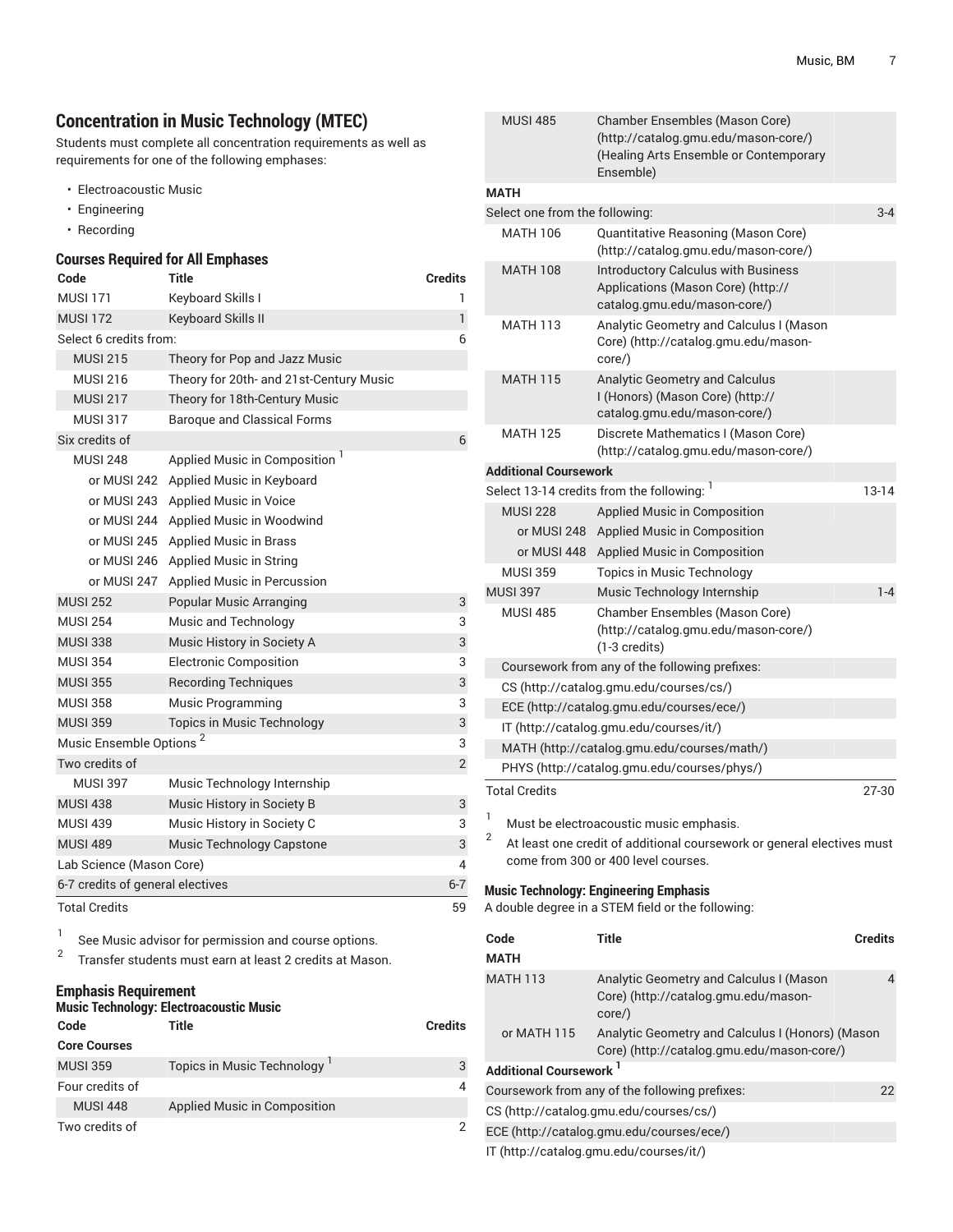|                                          | MATH (http://catalog.gmu.edu/courses/math/)                                                                      |                |
|------------------------------------------|------------------------------------------------------------------------------------------------------------------|----------------|
|                                          | MBUS (http://catalog.gmu.edu/courses/mbus/)                                                                      |                |
|                                          | PHYS (http://catalog.gmu.edu/courses/phys/)                                                                      |                |
| <b>Total Credits</b>                     |                                                                                                                  | 26             |
| 1                                        | At least 10 credits from additional coursework or general electives<br>must come from 300 or 400 level courses.  |                |
| Code                                     | <b>Music Technology: Recording Emphasis</b><br><b>Title</b>                                                      | <b>Credits</b> |
| <b>Courses</b>                           |                                                                                                                  |                |
| <b>BUS 100</b>                           | <b>Business and Society (Mason Core)</b><br>(http://catalog.gmu.edu/mason-core/)                                 | 3              |
| <b>MUSI 359</b>                          | Topics in Music Technology <sup>1</sup>                                                                          | 3              |
| Two credits of                           |                                                                                                                  | $\overline{2}$ |
| <b>MUSI 395</b>                          | Teaching Internship                                                                                              |                |
| <b>MATH</b>                              |                                                                                                                  |                |
| Select one from the following:           |                                                                                                                  | $3 - 4$        |
| <b>MATH 106</b>                          | Quantitative Reasoning (Mason Core)<br>(http://catalog.gmu.edu/mason-core/)                                      |                |
| <b>MATH 108</b>                          | <b>Introductory Calculus with Business</b><br>Applications (Mason Core) (http://<br>catalog.gmu.edu/mason-core/) |                |
| <b>MATH 113</b>                          | Analytic Geometry and Calculus I (Mason<br>Core) (http://catalog.gmu.edu/mason-<br>core/)                        |                |
| <b>MATH 115</b>                          | Analytic Geometry and Calculus<br>I (Honors) (Mason Core) (http://<br>catalog.gmu.edu/mason-core/)               |                |
| <b>MATH 125</b>                          | Discrete Mathematics I (Mason Core)<br>(http://catalog.gmu.edu/mason-core/)                                      |                |
| <b>Additional Coursework<sup>2</sup></b> |                                                                                                                  |                |
| following:                               | Select 14-15 credits of additional coursework from the                                                           | $14-15$        |
| <b>MUSI 221</b>                          | Applied Music I (1-4 credits)                                                                                    |                |
| <b>MUSI 359</b>                          | <b>Topics in Music Technology</b>                                                                                |                |
| <b>MUSI 397</b>                          | Music Technology Internship                                                                                      | $1 - 4$        |
| <b>MUSI 485</b>                          | Chamber Ensembles (Mason Core)<br>(http://catalog.gmu.edu/mason-core/)<br>$(1-3 \text{ credits})$                |                |
|                                          | Coursework from any of the following prefixes:                                                                   |                |
|                                          | ECE (http://catalog.gmu.edu/courses/ece/)                                                                        |                |
|                                          | ECON (http://catalog.gmu.edu/courses/econ/)                                                                      |                |
|                                          | IT (http://catalog.gmu.edu/courses/it/)                                                                          |                |
|                                          | MATH (http://catalog.gmu.edu/courses/math/)                                                                      |                |
|                                          | MBUS (http://catalog.gmu.edu/courses/mbus/)                                                                      |                |
|                                          | PHYS (http://catalog.gmu.edu/courses/phys/)                                                                      |                |
| <b>Total Credits</b>                     |                                                                                                                  | 27-30          |

1 Topic must be in Recording emphasis.

2 At least 5 credits from additional coursework or general electives must come from 300 or 400 level courses.

# **Concentration in Performance (PFM)**

Students must complete all concentration requirements as well as requirements for one of the following emphases:

- Brass
- Guitar
- Keyboard
- Percussion
- String
- Voice
- Woodwind

### **Courses Required for All Emphases**

| Code                   | <b>Title</b>                                                                                  | <b>Credits</b> |
|------------------------|-----------------------------------------------------------------------------------------------|----------------|
| <b>MUSI 214</b>        | Aural Skills IV                                                                               | 2              |
| Select 9 credits from: |                                                                                               | 9              |
| <b>MUSI 215</b>        | Theory for Pop and Jazz Music                                                                 |                |
| <b>MUSI 216</b>        | Theory for 20th- and 21st-Century Music                                                       |                |
| <b>MUSI 217</b>        | Theory for 18th-Century Music                                                                 |                |
| <b>MUSI 317</b>        | <b>Baroque and Classical Forms</b>                                                            |                |
| Options)               | Select 8 credits from MUSI 242-MUSI 248 (see Applied Music                                    | 8              |
| Options)               | Select 8 credits from MUSI 442-MUSI 448 (see Applied Music                                    | 8              |
| <b>MUSI 259</b>        | Music in Computer Technology (Mason<br>Core) (http://catalog.gmu.edu/mason-<br>core/)         | 3              |
| <b>MUSI 319</b>        | <b>Class Composition and Arranging</b>                                                        | 3              |
| <b>MUSI 324</b>        | Junior Recital (Mason Core) (http://<br>catalog.gmu.edu/mason-core/)                          | 1              |
| <b>MUSI 331</b>        | Music History in Society I                                                                    | 3              |
| <b>MUSI 332</b>        | Music History in Society II                                                                   | 3              |
| <b>MUSI 424</b>        | Senior Recital (Mason Core) (http://<br>catalog.gmu.edu/mason-core/)                          | $\mathbf{1}$   |
| <b>MUSI 432</b>        | Music History in Society IV                                                                   | 3              |
| <b>MUSI 491</b>        | Musical Communication in Performance<br>(Mason Core) (http://catalog.gmu.edu/<br>mason-core/) | $\mathbf{1}$   |
| <b>Total Credits</b>   |                                                                                               | 45             |

### **Emphasis Requirement Performance: Brass Emphasis**

| Code             | <b>Title</b>                         | <b>Credits</b> |
|------------------|--------------------------------------|----------------|
| <b>MUSI 171</b>  | Keyboard Skills I                    |                |
| <b>MUSI 172</b>  | <b>Keyboard Skills II</b>            | 1              |
| <b>MUSI 353</b>  | Instrumental Pedagogy and Literature | 3              |
| <b>MUSI 379</b>  | Jazz Improvisation                   | 1              |
| <b>MUSI 391</b>  | Conducting I                         | 2              |
| Two credits of   |                                      | 2              |
| <b>MUSI 395</b>  | Teaching Internship                  |                |
| <b>MUSI 396</b>  | Conducting II                        | 2              |
| <b>MUSI 419</b>  | Orchestration                        | 3              |
| or MUSI 493      | <b>Topics in Music Theory</b>        |                |
| Eight credits of |                                      | 8              |
|                  |                                      |                |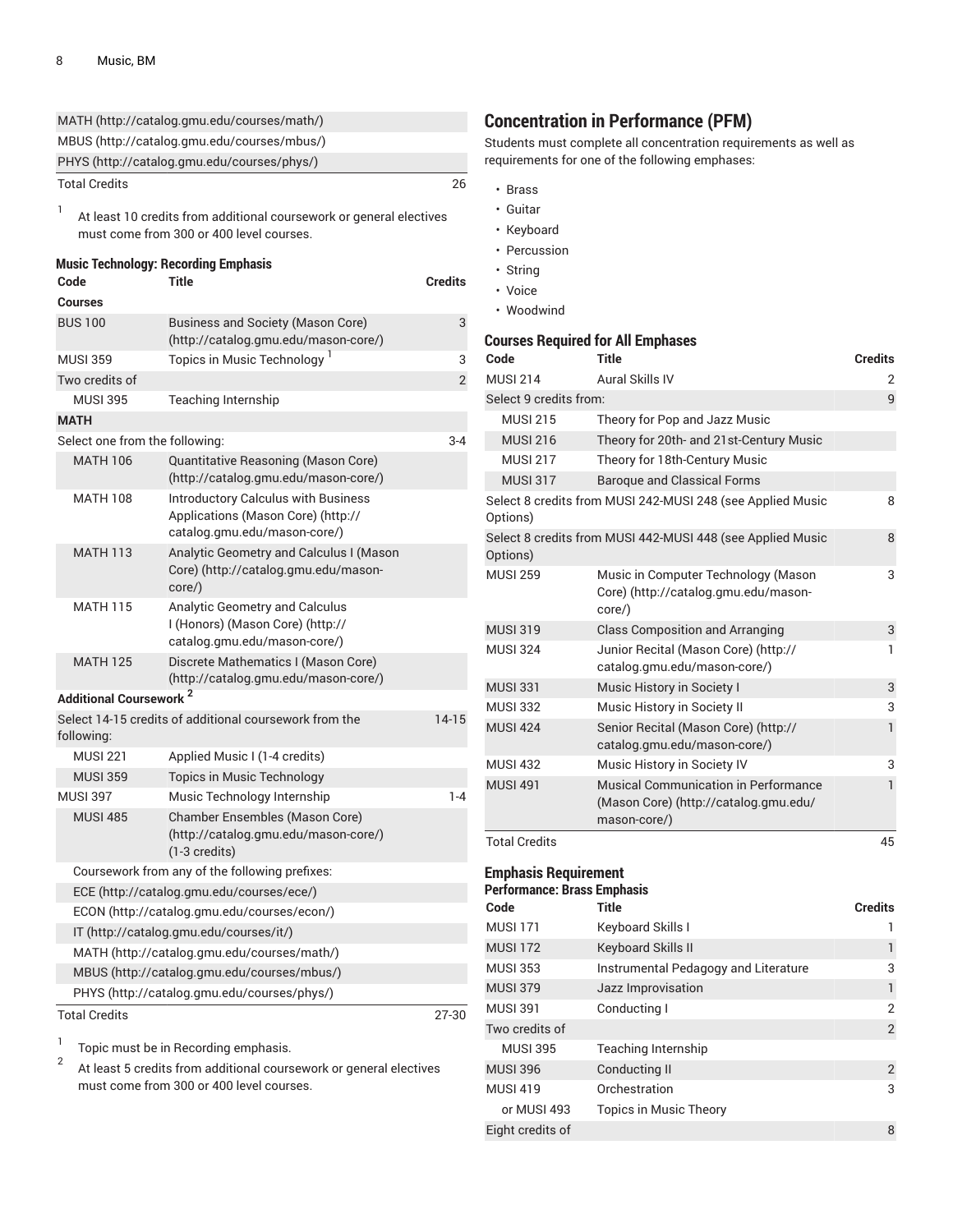| <b>Total Credits</b> |                                                                         |   |
|----------------------|-------------------------------------------------------------------------|---|
| <b>MUSI 389</b>      | Jazz Ensemble (Mason Core) (http://<br>catalog.gmu.edu/mason-core/)     |   |
| <b>MUSI 387</b>      | Symphony Orchestra (Mason Core)<br>(http://catalog.gmu.edu/mason-core/) |   |
| <b>MUSI 383</b>      | Symphonic Band (Mason Core) (http://<br>catalog.gmu.edu/mason-core/)    |   |
| <b>MUSI 380</b>      | Wind Symphony (Mason Core) (http://<br>catalog.gmu.edu/mason-core/)     |   |
|                      | Select 8 credits from the following:                                    | 8 |
|                      | Select 9 credits from MUSI 100-MUSI 499 <sup>1</sup>                    | q |
| <b>MUSI 485</b>      | Chamber Ensembles (Mason Core)<br>(http://catalog.gmu.edu/mason-core/)  |   |

1 As approved by Music advisor.

### **Performance: Guitar Emphasis**

| Code                                 | Title                                                                    | <b>Credits</b> |
|--------------------------------------|--------------------------------------------------------------------------|----------------|
| <b>MUSI 171</b>                      | Keyboard Skills I                                                        | 1              |
| <b>MUSI 172</b>                      | <b>Keyboard Skills II</b>                                                | $\mathbf{1}$   |
| <b>MUSI 353</b>                      | Instrumental Pedagogy and Literature                                     | 3              |
| <b>MUSI 379</b>                      | Jazz Improvisation                                                       | $\mathbf{1}$   |
| <b>MUSI 391</b>                      | Conducting I                                                             | $\overline{2}$ |
| Two credits of                       |                                                                          | $\overline{2}$ |
| <b>MUSI 395</b>                      | <b>Teaching Internship</b>                                               |                |
| <b>MUSI 396</b>                      | <b>Conducting II</b>                                                     | $\overline{2}$ |
| <b>MUSI 419</b>                      | Orchestration                                                            | 3              |
| or MUSI 493                          | <b>Topics in Music Theory</b>                                            |                |
| Eight credits of                     |                                                                          | 8              |
| <b>MUSI 485</b>                      | Chamber Ensembles (Mason Core)<br>(http://catalog.gmu.edu/mason-core/)   |                |
|                                      | Select 9 credits from MUSI 100-MUSI 499 <sup>1</sup>                     | 9              |
| Select 8 credits from the following: |                                                                          | 8              |
| <b>MUSI 381</b>                      | University Chorale (Mason Core) (http://<br>catalog.gmu.edu/mason-core/) |                |
| <b>MUSI 385</b>                      | Chamber Singers (Mason Core) (http://<br>catalog.gmu.edu/mason-core/)    |                |
| <b>MUSI 389</b>                      | Jazz Ensemble (Mason Core) (http://<br>catalog.gmu.edu/mason-core/)      |                |
| <b>Total Credits</b>                 |                                                                          | 40             |

1

As approved by Music advisor.

### **Performance: Keyboard Emphasis**

| Code            | Title                                                                   | <b>Credits</b> |
|-----------------|-------------------------------------------------------------------------|----------------|
| <b>MUSI 351</b> | Keyboard Pedagogy                                                       | 3              |
| <b>MUSI 371</b> | Techniques of Accompanying I                                            | 1              |
| <b>MUSI 372</b> | <b>Techniques of Accompanying II</b>                                    | 1              |
| <b>MUSI 373</b> | Advanced Accompanying and<br><b>Musicianship Skills</b>                 | 3              |
| <b>MUSI 379</b> | Jazz Improvisation                                                      |                |
| <b>MUSI 382</b> | Piano Ensemble (Mason Core) (http://<br>catalog.gmu.edu/mason-core/)    |                |
| or MUSI 485     | Chamber Ensembles (Mason Core) (http://<br>catalog.gmu.edu/mason-core/) |                |
| <b>MUSI 391</b> | Conducting I                                                            | 2              |

| Two credits of                       |                                                                          | $\overline{2}$ |
|--------------------------------------|--------------------------------------------------------------------------|----------------|
| <b>MUSI 395</b>                      | Teaching Internship                                                      |                |
| Six credits of                       |                                                                          | 6              |
| <b>MUSI 485</b>                      | Chamber Ensembles (Mason Core)<br>(http://catalog.gmu.edu/mason-core/)   |                |
| Three credits of                     |                                                                          | 3              |
| <b>MUSI 492</b>                      | Selected Topics in Music                                                 |                |
|                                      | Select 9 credits from MUSI 100-MUSI 499 <sup>1</sup>                     | q              |
| Select 8 credits from the following: |                                                                          | 8              |
| <b>MUSI 381</b>                      | University Chorale (Mason Core) (http://<br>catalog.gmu.edu/mason-core/) |                |
| <b>MUSI 385</b>                      | Chamber Singers (Mason Core) (http://<br>catalog.gmu.edu/mason-core/)    |                |
| <b>Total Credits</b>                 |                                                                          | 40             |

As approved by Music advisor.

1

### **Performance: Percussion Emphasis Code Title Credits** MUSI 171 Keyboard Skills I 1 MUSI 172 Keyboard Skills II 1 MUSI 353 Instrumental Pedagogy and Literature 3 MUSI 379 Jazz Improvisation 1 MUSI 391 Conducting I 2 Two credits of 2 MUSI 395 Teaching Internship MUSI 396 Conducting II 2 MUSI 419 Orchestration 3 or MUSI 493 Topics in Music Theory Eight credits of 8 MUSI 485 Chamber Ensembles [\(Mason](http://catalog.gmu.edu/mason-core/) Core) [\(http://catalog.gmu.edu/mason-core/](http://catalog.gmu.edu/mason-core/)) Select 9 credits from MUSI 100-MUSI 499 <sup>1</sup> 9 Select 8 credits from the following: 8 MUSI 380 Wind Symphony [\(Mason](http://catalog.gmu.edu/mason-core/) Core) [\(http://](http://catalog.gmu.edu/mason-core/) [catalog.gmu.edu/mason-core/\)](http://catalog.gmu.edu/mason-core/) MUSI 383 Symphonic Band [\(Mason](http://catalog.gmu.edu/mason-core/) Core) ([http://](http://catalog.gmu.edu/mason-core/) [catalog.gmu.edu/mason-core/\)](http://catalog.gmu.edu/mason-core/) MUSI 387 Symphony Orchestra [\(Mason](http://catalog.gmu.edu/mason-core/) Core) [\(http://catalog.gmu.edu/mason-core/](http://catalog.gmu.edu/mason-core/)) MUSI 389 Jazz Ensemble [\(Mason](http://catalog.gmu.edu/mason-core/) Core) [\(http://](http://catalog.gmu.edu/mason-core/) [catalog.gmu.edu/mason-core/\)](http://catalog.gmu.edu/mason-core/) Total Credits 40

1 As approved by Music advisor.

### **Performance: String Emphasis**

| Code             | Title                                | <b>Credits</b> |
|------------------|--------------------------------------|----------------|
| <b>MUSI 171</b>  | Keyboard Skills I                    |                |
| <b>MUSI 172</b>  | Keyboard Skills II                   |                |
| MUSI 353         | Instrumental Pedagogy and Literature | 3              |
| <b>MUSI 379</b>  | Jazz Improvisation                   |                |
| Eight credits of |                                      | 8              |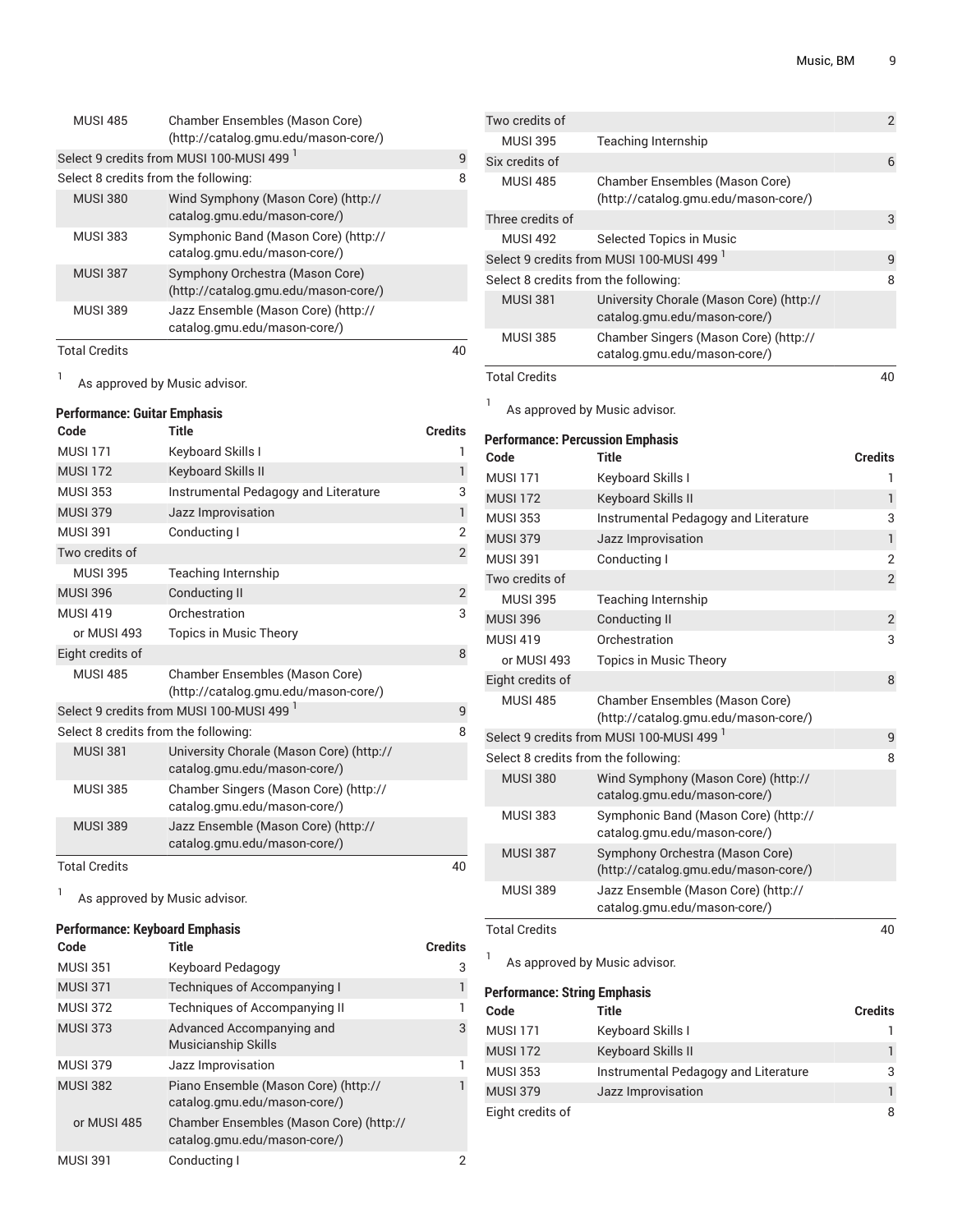| <b>MUSI 387</b>      | Symphony Orchestra (Mason Core)<br>(http://catalog.gmu.edu/mason-core/) (8<br>credit) |                |
|----------------------|---------------------------------------------------------------------------------------|----------------|
| <b>MUSI 391</b>      | Conducting I                                                                          | 2              |
| Two credits of       |                                                                                       | $\overline{2}$ |
| <b>MUSI 395</b>      | Teaching Internship                                                                   |                |
| <b>MUSI 396</b>      | Conducting II                                                                         | 2              |
| <b>MUSI 419</b>      | Orchestration                                                                         | 3              |
| or MUSI 493          | <b>Topics in Music Theory</b>                                                         |                |
| Eight credits of     |                                                                                       | 8              |
| <b>MUSI 485</b>      | Chamber Ensembles (Mason Core)<br>(http://catalog.gmu.edu/mason-core/)                |                |
|                      | Select 9 credits from MUSI 100-MUSI 499 <sup>1</sup>                                  | 9              |
| <b>Total Credits</b> |                                                                                       | 40             |
|                      | As approval by Music adviser                                                          |                |

As approved by Music advisor.

# **Performance: Voice Emphasis**

| Code                                 | Title                                                                                              | <b>Credits</b> |
|--------------------------------------|----------------------------------------------------------------------------------------------------|----------------|
| <b>MUSI 171</b>                      | Keyboard Skills I                                                                                  |                |
| <b>MUSI 172</b>                      | <b>Keyboard Skills II</b>                                                                          | $\mathbf{1}$   |
| <b>MUSI 325</b>                      | Performance Seminar and Vocal<br>Literature for Singers and Accompanists I                         | $\overline{2}$ |
| <b>MUSI 326</b>                      | Performance Seminar and Vocal<br>Literature for Singers and Accompanists<br>II - German and French | 2              |
| <b>MUSI 341</b>                      | Diction for Singers I: Italian Diction and<br><b>English Diction</b>                               | 2              |
| <b>MUSI 342</b>                      | Diction for Singers II: German Diction and<br><b>French Diction</b>                                | $\overline{2}$ |
| <b>MUSI 352</b>                      | Vocal Pedagogy and Lab                                                                             | 3              |
| <b>MUSI 388</b>                      | <b>Fundamental Techniques of Stagecraft</b><br>for Opera and Music Theater                         | $\overline{2}$ |
| <b>MUSI 391</b>                      | Conducting I                                                                                       | $\overline{2}$ |
| <b>MUSI 396</b>                      | <b>Conducting II</b>                                                                               | $\mathbf{2}$   |
| Four credits of                      |                                                                                                    | 4              |
| <b>MUSI 485</b>                      | Chamber Ensembles (Mason Core)<br>(http://catalog.gmu.edu/mason-core/)                             |                |
|                                      | Foreign language (French, German, and/or Italian)                                                  | 9              |
|                                      | French (http://catalog.gmu.edu/courses/fren/)                                                      |                |
|                                      | German (http://catalog.gmu.edu/courses/germ/)                                                      |                |
|                                      | Italian (http://catalog.gmu.edu/courses/ital/)                                                     |                |
| Select 8 credits from the following: |                                                                                                    | 8              |
| <b>MUSI 381</b>                      | University Chorale (Mason Core) (http://<br>catalog.gmu.edu/mason-core/)                           |                |
| <b>MUSI 385</b>                      | Chamber Singers (Mason Core) (http://<br>catalog.gmu.edu/mason-core/)                              |                |
| <b>Total Credits</b>                 |                                                                                                    | 40             |

# **Performance: Woodwind Emphasis**

| Code            | Title                                | <b>Credits</b> |
|-----------------|--------------------------------------|----------------|
| <b>MUSI 171</b> | Keyboard Skills I                    |                |
| <b>MUSI 172</b> | <b>Keyboard Skills II</b>            | 1              |
| <b>MUSI 353</b> | Instrumental Pedagogy and Literature | 3              |
| <b>MUSI 379</b> | Jazz Improvisation                   |                |
|                 |                                      |                |

| <b>MUSL391</b>                       | Conducting I                                                            |                |  |
|--------------------------------------|-------------------------------------------------------------------------|----------------|--|
| Two credits of                       |                                                                         | $\overline{2}$ |  |
| <b>MUSI 395</b>                      | Teaching Internship                                                     |                |  |
| <b>MUSI 396</b>                      | Conducting II                                                           | $\overline{2}$ |  |
| <b>MUSI 419</b>                      | Orchestration                                                           | 3              |  |
| or MUSI 493                          | Topics in Music Theory                                                  |                |  |
| Eight credits                        |                                                                         | 8              |  |
| <b>MUSI 485</b>                      | Chamber Ensembles (Mason Core)<br>(http://catalog.gmu.edu/mason-core/)  |                |  |
|                                      | Select 9 credits from MUSI 100-MUSI 499 <sup>1</sup>                    | 9              |  |
| Select 8 credits from the following: |                                                                         | 8              |  |
| <b>MUSI 380</b>                      | Wind Symphony (Mason Core) (http://<br>catalog.gmu.edu/mason-core/)     |                |  |
| MUSI 383                             | Symphonic Band (Mason Core) (http://<br>catalog.gmu.edu/mason-core/)    |                |  |
| <b>MUSI 387</b>                      | Symphony Orchestra (Mason Core)<br>(http://catalog.gmu.edu/mason-core/) |                |  |
| <b>MUSI 389</b>                      | Jazz Ensemble (Mason Core) (http://<br>catalog.gmu.edu/mason-core/)     |                |  |
| <b>Total Credits</b>                 |                                                                         | 40             |  |

<sup>1</sup> As approved by Music advisor.

# **Applied Music Options**

| Code            | Title                                                      | <b>Credits</b> |
|-----------------|------------------------------------------------------------|----------------|
|                 | See Music advisor for registration permission and options. |                |
| <b>MUSI 220</b> | Applied Music in Music Technology                          | $\mathbf{1}$   |
| <b>MUSI 221</b> | <b>Applied Music I</b>                                     | 1              |
| <b>MUSI 222</b> | Applied Music in Keyboard                                  | $\overline{1}$ |
| <b>MUSI 223</b> | <b>Applied Music in Voice</b>                              | 1              |
| <b>MUSI 224</b> | Applied Music in Woodwind                                  | $\overline{1}$ |
| <b>MUSI 225</b> | <b>Applied Music in Brass</b>                              | 1              |
| <b>MUSI 226</b> | <b>Applied Music in String</b>                             | $\overline{1}$ |
| <b>MUSI 227</b> | Applied Music in Percussion                                | 1              |
| <b>MUSI 228</b> | Applied Music in Composition                               | $\overline{1}$ |
| <b>MUSI 240</b> | Applied Music in Music Technology                          | $\overline{2}$ |
| <b>MUSI 242</b> | Applied Music in Keyboard                                  | $\overline{2}$ |
| <b>MUSI 243</b> | Applied Music in Voice                                     | $\overline{2}$ |
| <b>MUSI 244</b> | Applied Music in Woodwind                                  | $\overline{2}$ |
| <b>MUSI 245</b> | <b>Applied Music in Brass</b>                              | $\overline{2}$ |
| <b>MUSI 246</b> | <b>Applied Music in String</b>                             | $\overline{2}$ |
| <b>MUSI 247</b> | Applied Music in Percussion                                | $\overline{2}$ |
| <b>MUSI 248</b> | Applied Music in Composition                               | $\overline{2}$ |
| <b>MUSI 440</b> | Applied Music in Music Technology                          | 3              |
| <b>MUSI 442</b> | Applied Music in Keyboard                                  | $2 - 3$        |
| <b>MUSI 443</b> | Applied Music in Voice                                     | $2 - 3$        |
| <b>MUSI 444</b> | Applied Music in Woodwind                                  | $2 - 3$        |
| <b>MUSI 445</b> | <b>Applied Music in Brass</b>                              | $2 - 3$        |
| <b>MUSI 446</b> | <b>Applied Music in String</b>                             | $2 - 3$        |
| <b>MUSI 447</b> | Applied Music in Percussion                                | $2 - 3$        |
| <b>MUSI 448</b> | Applied Music in Composition                               | $2 - 3$        |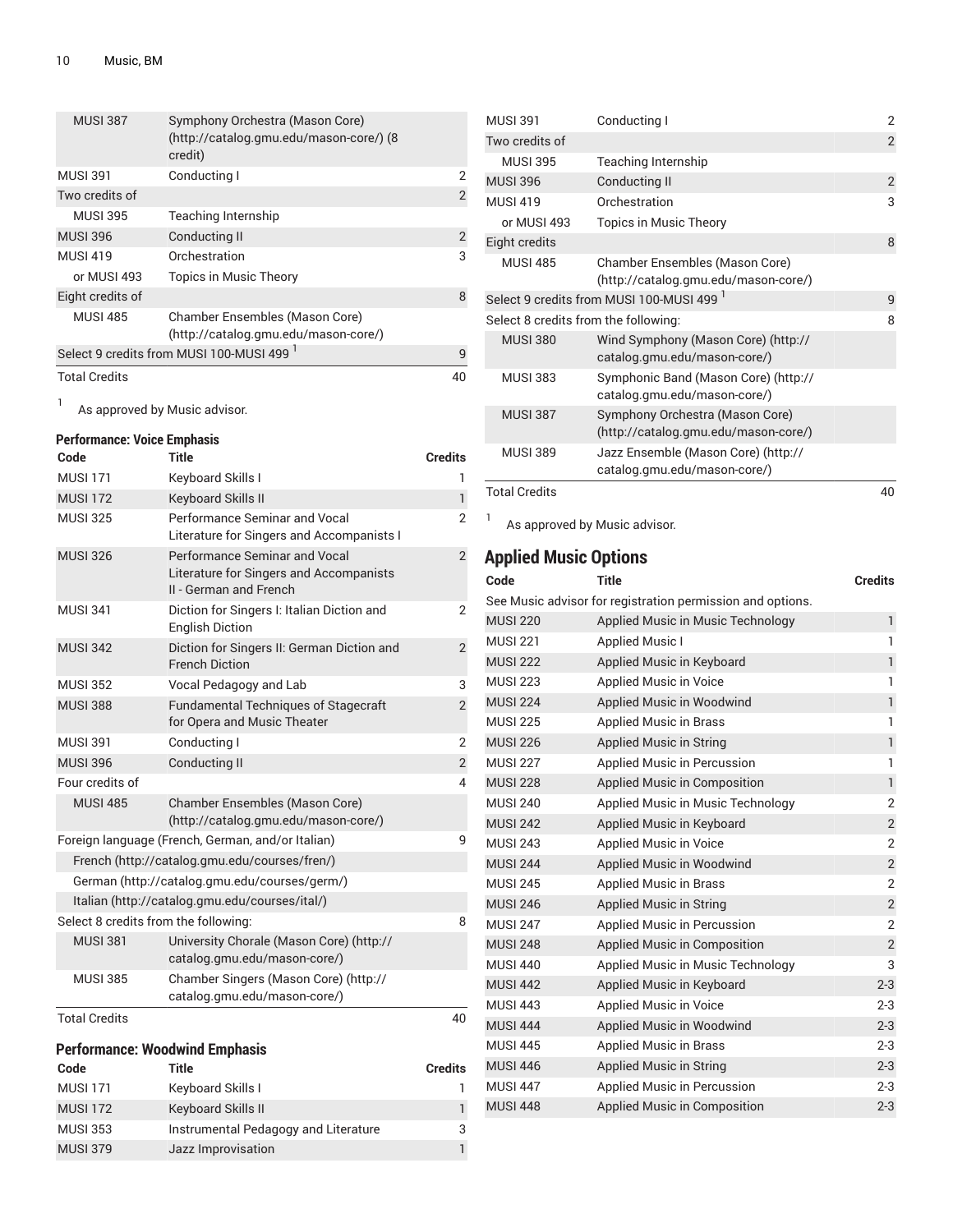# **Music Ensemble Options**

| Code            | <b>Title</b>                                                                                                                       | <b>Credits</b> |
|-----------------|------------------------------------------------------------------------------------------------------------------------------------|----------------|
| <b>MUSI 380</b> | Wind Symphony (Mason Core) (http://<br>catalog.gmu.edu/mason-core/)                                                                | 1              |
| <b>MUSI 381</b> | University Chorale (Mason Core) (http://<br>catalog.gmu.edu/mason-core/)                                                           | 1              |
| <b>MUSI 382</b> | Piano Ensemble (Mason Core) (http://<br>catalog.gmu.edu/mason-core/)                                                               | 1              |
| <b>MUSI 383</b> | Symphonic Band (Mason Core) (http://<br>catalog.gmu.edu/mason-core/)                                                               | 1              |
| <b>MUSI 385</b> | Chamber Singers (Mason Core) (http://<br>catalog.gmu.edu/mason-core/)                                                              | 1              |
| <b>MUSI 387</b> | Symphony Orchestra (Mason Core)<br>(http://catalog.gmu.edu/mason-core/)                                                            | 1              |
| <b>MUSI 389</b> | Jazz Ensemble (Mason Core) (http://<br>catalog.gmu.edu/mason-core/)                                                                | 1              |
| <b>MUSI 485</b> | Chamber Ensembles (Mason Core)<br>(http://catalog.gmu.edu/mason-core/)                                                             | 1              |
| <b>MUSI 280</b> | Athletic and Ceremonial Ensemble<br>(Mason Core) (http://catalog.gmu.edu/<br>For Music Technology Students<br>mason-core/)<br>only | 1              |

4-Year Plan

Civilization/ World History

# **Bachelor of Music Sample Plan of Study**

The sample plan below is a recommended sequencing of courses based on prerequisites and scheduling. This may not fit every student's needs and is a guideline, not a requirement. Students should confirm major requirements with their academic advisor and with PatriotWeb Degree Evaluation to ensure they enroll in the proper courses and are on track to graduate.

# **Music Technology Electroacoustic**

| <b>First Year</b>                      |                |    |                                          |                |
|----------------------------------------|----------------|----|------------------------------------------|----------------|
| <b>Fall Semester</b>                   | <b>Credits</b> |    | <b>Spring Semester Credits</b>           |                |
| <b>ENGH 101</b>                        |                |    | 3 MATH 106, 108,<br>113, 115, or 125     | $3 - 4$        |
| <b>MUSI 113</b>                        |                |    | 1 MUSI 114                               | $\mathbf{1}$   |
| <b>MUSI 115</b>                        |                |    | 3 MUSI 217 or 216                        | 3              |
| <b>MUSI 171</b>                        |                |    | 1 MUSI 172                               | $\mathbf{1}$   |
| <b>MUSI 254</b>                        |                |    | 3 MUSI 251                               | 3              |
| <b>MUSI 300</b>                        |                |    | 0 MUSI 300                               | $\Omega$       |
| Applied<br>Music (Major<br>Instrument) |                |    | 2 Applied<br>Music (Major<br>Instrument) | $\overline{2}$ |
| Ensemble                               |                |    | 1 Ensemble                               | 1              |
|                                        |                | 14 |                                          | $14-15$        |
| <b>Second Year</b>                     |                |    |                                          |                |
| <b>Fall Semester</b>                   | <b>Credits</b> |    | <b>Spring Semester Credits</b>           |                |
| Western                                |                |    | 3 Natural Science                        | 3              |

|       | 1 Ensemble                                  |         |  |
|-------|---------------------------------------------|---------|--|
|       | 14                                          | $14-15$ |  |
| edits | <b>Spring Semester Credits</b>              |         |  |
|       | 3 Natural Science<br>with or without<br>lab | 3       |  |

| <b>MUSI 213</b>                                          |                |                | 2 MUSI 300                                                 | 0              |
|----------------------------------------------------------|----------------|----------------|------------------------------------------------------------|----------------|
| MUSI 215 or 317                                          |                |                | 3 MUSI 355                                                 | 3              |
| <b>MUSI 273</b>                                          |                |                | 1 Applied Music<br>(Composition)                           | $\overline{2}$ |
| <b>MUSI 300</b>                                          |                |                | 0 Music<br>Technology<br>Elective                          | 3              |
| Applied<br>Music (Major<br>Instrument)                   |                |                | 2 General Elective                                         | 3              |
| <b>Fnsemble</b>                                          |                |                | 1 Chamber<br>Ensemble (NSC<br>or Healing Arts<br>Ensemble) | $\mathbf{1}$   |
| <b>General Elective</b>                                  |                | 3              |                                                            |                |
| <b>Third Year</b>                                        |                | 15             |                                                            | 15             |
| <b>Fall Semester</b>                                     | <b>Credits</b> |                | <b>Spring Semester Credits</b>                             |                |
| Literature                                               |                |                | 3 ENGH 302                                                 | 3              |
| <b>Natural Science</b><br>w/lab                          |                |                | 4 MUSI 252                                                 | 3              |
| <b>MUSI 300</b>                                          |                |                | 0 MUSI 359                                                 | 3              |
| <b>MUSI 354</b>                                          |                |                | 3 MUSI 338                                                 | 3              |
| <b>MUSI 431</b>                                          |                |                | 3 300-400<br>level Music<br>Technology<br>Elective         | 3              |
| <b>Applied Music</b><br>(Composition)                    |                | $\overline{2}$ |                                                            |                |
| Chamber<br>Ensemble (NSC<br>or Healing Arts<br>Ensemble) |                | 1              |                                                            |                |
|                                                          |                | 16             |                                                            | 15             |
| <b>Fourth Year</b>                                       |                |                |                                                            |                |
| <b>Fall Semester</b>                                     | <b>Credits</b> |                | <b>Spring Semester Credits</b>                             |                |
| <b>MUSI 358</b>                                          |                |                | 3 Social/<br><b>Behavioral</b><br>Science                  | 3              |
| <b>MUSI 438</b>                                          |                |                | 3 MUSI 359                                                 | 3              |
| <b>MUSI 489</b>                                          |                |                | 3 MUSI 397                                                 | 2              |
| Music<br>Technology<br>Elective                          |                |                | 3 MUSI 431                                                 | 3              |
| Emphasis<br>Elective                                     |                |                | 2-3 MUSI 439                                               | 3              |
| Emphasis<br>Elective                                     |                |                | 2-3 Emphasis<br>Elective                                   | $2 - 3$        |
|                                                          |                | $16 - 18$      |                                                            | $16-17$        |

Total Credits 121-125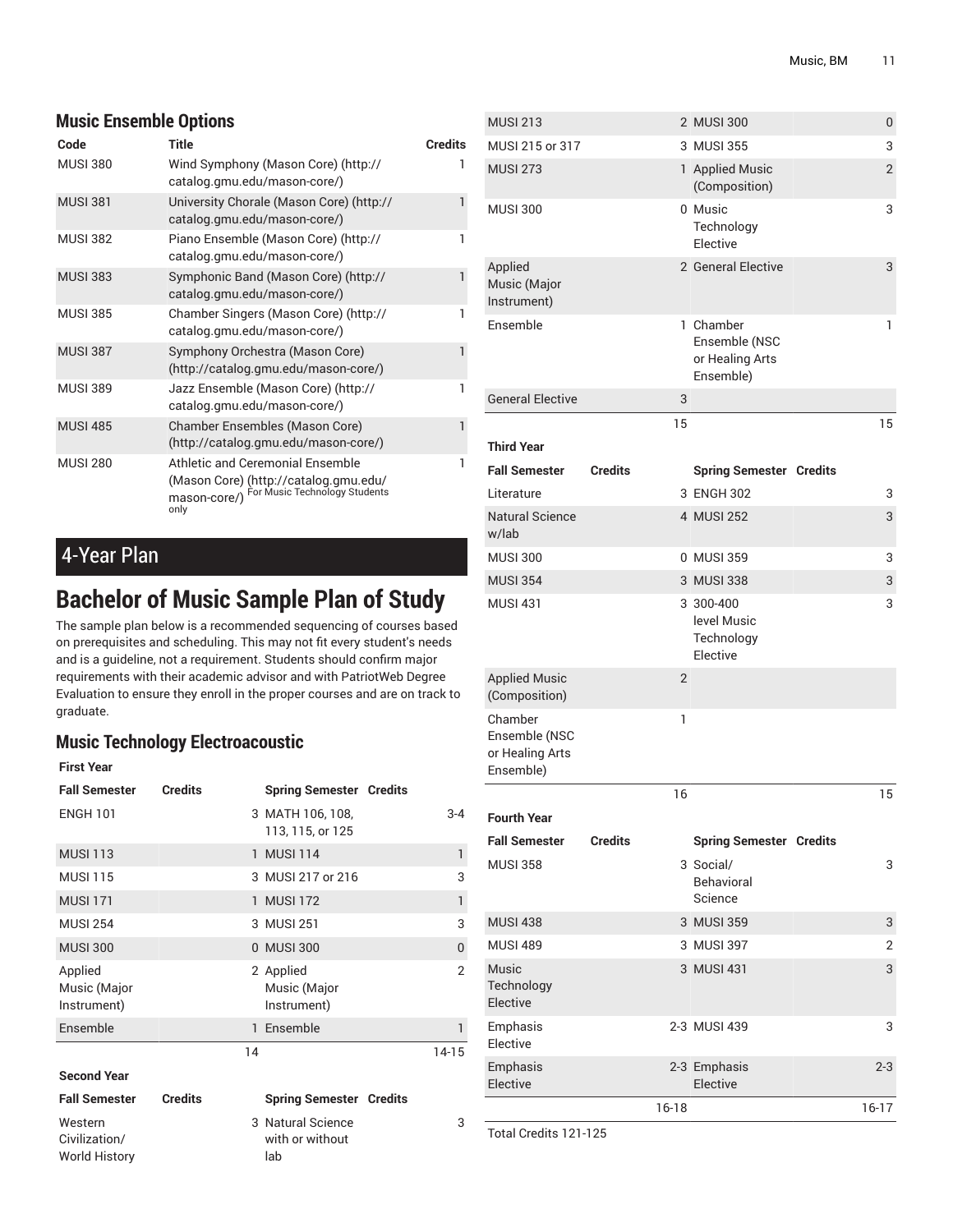Detailed four year plans and degree planning checklists can be found at [https://advising.gmu.edu/current-student/majors-at-mason/.](https://advising.gmu.edu/current-student/majors-at-mason/)

# **Winds, Strings, and Percussion Performance**

### **First Year**

| <b>Fall Semester</b>                | <b>Credits</b> |    | <b>Spring Semester Credits</b> |                |
|-------------------------------------|----------------|----|--------------------------------|----------------|
| <b>ENGH 101</b>                     |                |    | 3 Quantitative<br>Reasoning    | 3              |
| <b>MUSI 113</b>                     |                |    | 1 Literature                   | 3              |
| <b>MUSI 115</b>                     |                |    | 3 MUSI 114                     | 1              |
| <b>MUSI 171</b>                     |                |    | 1 MUSI 217 or 216              | 3              |
| <b>MUSI 251</b>                     |                |    | 3 MUSI 172                     | $\mathbf{1}$   |
| <b>MUSI 300</b>                     |                |    | 0 MUSI 300                     | $\theta$       |
| <b>MUSI 485</b>                     |                |    | 1 MUSI 485                     | 1              |
| <b>MUSI Applied</b><br><b>Music</b> |                |    | 2 MUSI Applied<br><b>Music</b> | $\overline{2}$ |
| <b>MUSI Large</b><br>Ensemble       |                |    | 1 MUSI Large<br>Ensemble       | 1              |
|                                     |                |    | Elective                       | 1              |
|                                     |                | 15 |                                | 16             |

### **Second Year**

MUSI Applied Music

| <b>Fall Semester</b>                             | <b>Credits</b> |    | <b>Spring Semester Credits</b> |                |
|--------------------------------------------------|----------------|----|--------------------------------|----------------|
| Western<br>Civilization/<br><b>World History</b> |                |    | 3 ENGH 302                     | 3              |
| <b>Natural Science</b>                           |                |    | 3 MUSI 214                     | $\overline{2}$ |
| <b>MUSI 213</b>                                  |                |    | 2 MUSI 216 or 217              | 3              |
| MUSI 215 or 317                                  |                |    | 3 MUSI 259                     | 3              |
| <b>MUSI 273</b>                                  |                |    | 1 MUSI 300                     | 0              |
| <b>MUSI 300</b>                                  |                |    | 0 MUSI 485                     | $\mathbf{1}$   |
| <b>MUSI 485</b>                                  |                |    | 1 MUSI Applied<br>Music        | $\overline{2}$ |
| <b>MUSI Applied</b><br>Music                     |                |    | 2 MUSI Large<br>Ensemble       | $\mathbf{1}$   |
| <b>MUSI Large</b><br>Ensemble                    |                | 1  |                                |                |
|                                                  |                | 16 |                                | 15             |
| <b>Third Year</b>                                |                |    |                                |                |
| <b>Fall Semester</b>                             | <b>Credits</b> |    | <b>Spring Semester Credits</b> |                |
| <b>MUSI 300</b>                                  |                |    | 0 MUSI 324                     | 1              |
| <b>MUSI 319</b>                                  |                |    | 3 MUSI 332                     | 3              |
| <b>MUSI 331</b>                                  |                |    | 3 MUSI 353                     | 3              |
| <b>MUSI 379</b>                                  |                |    | 1 MUSI 396                     | $\overline{2}$ |
| <b>MUSI 391</b>                                  |                |    | 2 MUSI 485                     | 1              |
| <b>MUSI 485</b>                                  |                |    | 1 MUSI Applied<br><b>Music</b> | $\overline{2}$ |

2 MUSI Large Ensemble

1

|                | 1  |                               |                                                                                      |                                |
|----------------|----|-------------------------------|--------------------------------------------------------------------------------------|--------------------------------|
|                | 14 |                               |                                                                                      | 16                             |
|                |    |                               |                                                                                      |                                |
| <b>Credits</b> |    |                               |                                                                                      |                                |
|                |    |                               |                                                                                      | 3                              |
|                |    |                               |                                                                                      | 1                              |
|                |    |                               |                                                                                      | 3                              |
|                |    |                               |                                                                                      | $\mathbf{1}$                   |
|                |    |                               |                                                                                      | 1                              |
|                |    | <b>Music</b>                  |                                                                                      | $\overline{2}$                 |
|                | 1  | <b>MUSI Large</b><br>Ensemble |                                                                                      | 1                              |
|                |    | Elective                      |                                                                                      | 3                              |
|                | 13 |                               |                                                                                      | 15                             |
|                |    |                               | 3 MUSI 419<br>2 MUSI 424<br>3 MUSI 432<br>1 MUSI 485<br>2 MUSI 491<br>1 MUSI Applied | <b>Spring Semester Credits</b> |

1 Elective 3

### Total Credits 120

MUSI Large

Detailed four year plans and degree planning checklists can be found at <https://advising.gmu.edu/current-student/majors-at-mason/>.

# **Choral Education**

# **First Year Fall Semester Credits Spring Semester Credits** ENGH 101 3 Quantitative Reasoning 3 MUSI 113 1 Western Civilization/ World History 3 MUSI 115 3 MUSI 114 1 MUSI 171 1 MUSI 217 or 216 3 MUSI 259 3 MUSI 172 1 MUSI 300 0 MUSI 251 33 MUSI 366 1 MUSI 300 0 MUSI 370 0 MUSI 370 0 Applied Music 2 2 2 Applied Music 2 Large Ensemble 1 Large Ensemble 1 15 17 **Second Year Fall Semester Credits Spring Semester Credits** Literature 3 ENGH 302 3 Natural Science 3 MUSI 214 2

MUSI 213 2 MUSI 216 or 217 3 MUSI 215 or 317 3 MUSI 300 0 MUSI 273 1 MUSI 331 3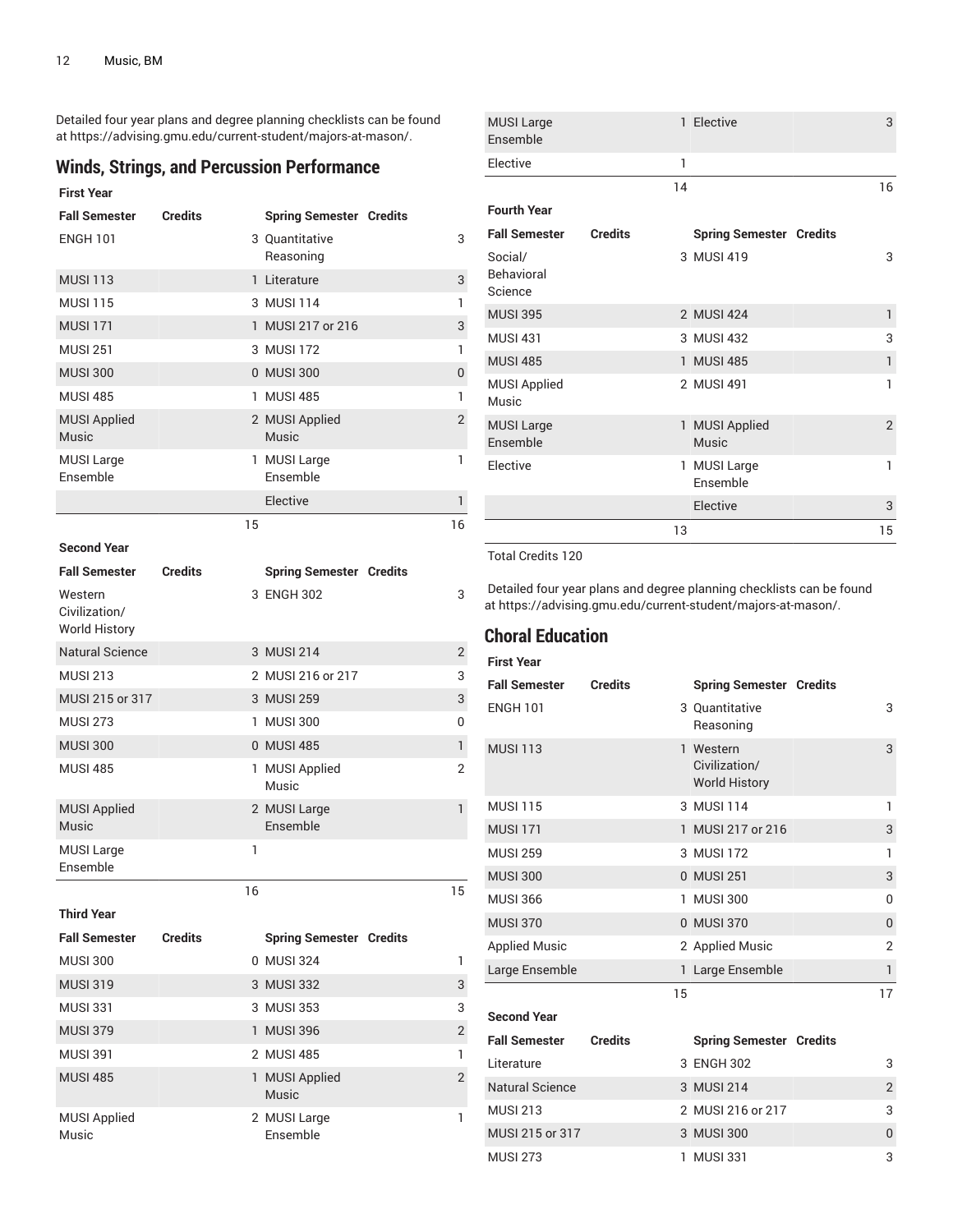| <b>MUSI 300</b>                         |                |                | 0 MUSI 367                          | 1              |
|-----------------------------------------|----------------|----------------|-------------------------------------|----------------|
| <b>MUSI 361</b>                         |                |                | 1 MUSI 370                          | 0              |
| <b>MUSI 370</b>                         |                |                | 0 Secondary<br><b>Applied Music</b> | $\overline{2}$ |
| <b>Applied Music</b>                    |                |                | 2 Applied Music                     | $\overline{2}$ |
| Large Ensemble                          |                |                | 1 Large Ensemble                    | 1              |
|                                         |                | 16             |                                     | 17             |
| <b>Third Year</b>                       |                |                |                                     |                |
| <b>Fall Semester</b>                    | <b>Credits</b> |                | <b>Spring Semester Credits</b>      |                |
| Social/<br><b>Behavioral</b><br>Science |                |                | 3 EDUC 301                          | 3              |
| <b>MUSI 300</b>                         |                |                | 0 MUSI 363 or 365                   | 1              |
| <b>MUSI 319</b>                         |                |                | 3 MUSI 370                          | 0              |
| <b>MUSI 332</b>                         |                |                | 3 MUSI 396                          | $\overline{2}$ |
| <b>MUSI 391</b>                         |                |                | 2 MUSI 431                          | 3              |
| <b>MUSI 393</b>                         |                |                | 2 MUSI 463                          | 3              |
| <b>Applied Music</b>                    |                |                | 2 Applied Music                     | $\overline{2}$ |
| Large Ensemble                          |                |                | 1 Large Ensemble                    | 1              |
|                                         |                | 16             |                                     | 15             |
| <b>Fourth Year</b>                      |                |                |                                     |                |
| <b>Fall Semester</b>                    | <b>Credits</b> |                | <b>Spring Semester Credits</b>      |                |
| <b>EDRD 300</b>                         |                |                | 3 MUSI 495                          | 6              |
| <b>EDUC 302</b>                         |                | 3              |                                     |                |
| <b>MUSI 323</b>                         |                | 0              |                                     |                |
| <b>MUSI 352</b>                         |                | 3              |                                     |                |
| <b>MUSI 370</b>                         |                | 0              |                                     |                |
| <b>MUSI 432</b>                         |                | 3              |                                     |                |
| <b>MUSI 461</b>                         |                | 3              |                                     |                |
| <b>Applied Music</b>                    |                | $\overline{2}$ |                                     |                |
| Large Ensemble                          |                | 1              |                                     |                |
|                                         |                | 18             |                                     | 6              |

Detailed four year plans and degree planning checklists can be found at [https://advising.gmu.edu/current-student/majors-at-mason/.](https://advising.gmu.edu/current-student/majors-at-mason/)

# **Composition Studies**

| <b>First Year</b>    |                |                                |              |
|----------------------|----------------|--------------------------------|--------------|
| <b>Fall Semester</b> | <b>Credits</b> | <b>Spring Semester Credits</b> |              |
| <b>ENGH 101</b>      |                | 3 Quantitative<br>Reasoning    | 3            |
| <b>MUSI 113</b>      |                | 1 MUSI 114                     | ı            |
| <b>MUSI 115</b>      |                | 3 MUSI 217 or 216              | 3            |
| <b>MUSI 171</b>      |                | 1 MUSI 172                     | $\mathbf{1}$ |
| <b>MUSI 259</b>      |                | 3 MUSI 251                     | 3            |
| <b>MUSI 300</b>      |                | 0 MUSI 300                     | $\theta$     |

| <b>MUSI 485</b>                                  |                | 1              | <b>MUSI 361</b>                                                                       | 1              |
|--------------------------------------------------|----------------|----------------|---------------------------------------------------------------------------------------|----------------|
| Applied<br>Music (Major<br>Instrument)           |                |                | 2 Applied<br>Music (Major<br>Instrument)                                              | $\overline{2}$ |
| Large Ensemble                                   |                |                | 1 Large Ensemble                                                                      | 1              |
|                                                  |                | 15             |                                                                                       | 15             |
| <b>Second Year</b>                               |                |                |                                                                                       |                |
| <b>Fall Semester</b>                             | <b>Credits</b> |                | <b>Spring Semester Credits</b>                                                        |                |
| Western<br>Civilization/<br><b>World History</b> |                |                | 3 Natural Science                                                                     | 3              |
| <b>MUSI 213</b>                                  |                |                | 2 MUSI 214                                                                            | $\overline{2}$ |
| <b>MUSI 215</b>                                  |                |                | 3 MUSI 216 or 217                                                                     | 3              |
| <b>MUSI 273</b>                                  |                |                | 1 MUSI 300                                                                            | 0              |
| <b>MUSI 300</b>                                  |                |                | 0 MUSI 331                                                                            | 3              |
| <b>MUSI 363</b>                                  |                |                | 1 MUSI 365 (MUSI<br>Secondary<br>Instrument)                                          | 1              |
| Applied<br>Music (Major<br>Instrument)           |                |                | 2 Applied Music<br>(Composition)                                                      | $\overline{2}$ |
| Large Ensemble                                   |                |                | 1 Large Ensemble                                                                      | 1              |
| Elective                                         |                |                | 1 Elective                                                                            | 1              |
|                                                  |                | 14             |                                                                                       | 16             |
| <b>Third Year</b>                                |                |                |                                                                                       |                |
|                                                  |                |                | <b>Spring Semester Credits</b>                                                        |                |
| Fall Semester                                    | <b>Credits</b> |                |                                                                                       |                |
| Literature                                       |                |                | 3 MUSI 324                                                                            | 1              |
| <b>MUSI 300</b>                                  |                |                | 0 MUSI 396                                                                            | $\overline{2}$ |
| <b>MUSI 319</b>                                  |                |                | 3 MUSI 419                                                                            | 3              |
| <b>MUSI 332</b>                                  |                |                | 3 MUSI 438                                                                            | 3              |
| <b>MUSI 379</b>                                  |                |                | 1 MUSI 454                                                                            | 3              |
| <b>MUSI 391</b>                                  |                |                | 2 MUSI 485<br>(choose 1: NSC<br>or Healing Arts<br>Ensemble)                          | 1              |
| <b>MUSI 485</b>                                  |                |                | 1 Applied Music<br>(Composition)                                                      | 2              |
| <b>Applied Music</b><br>(Composition)            |                | $\overline{2}$ |                                                                                       |                |
|                                                  |                | 15             |                                                                                       | 15             |
| <b>Fourth Year</b>                               |                |                |                                                                                       |                |
| <b>Fall Semester</b>                             | <b>Credits</b> |                | <b>Spring Semester Credits</b>                                                        |                |
| <b>ENGH 302</b>                                  |                |                | 3 Social/<br><b>Behavioral</b><br>Science                                             | 3              |
| <b>MUSI 354</b>                                  |                |                | 3 MUSI 315-353<br>Instrument,<br>Keyboard or<br><b>Vocal Pedagogy</b><br>& Literature | 3              |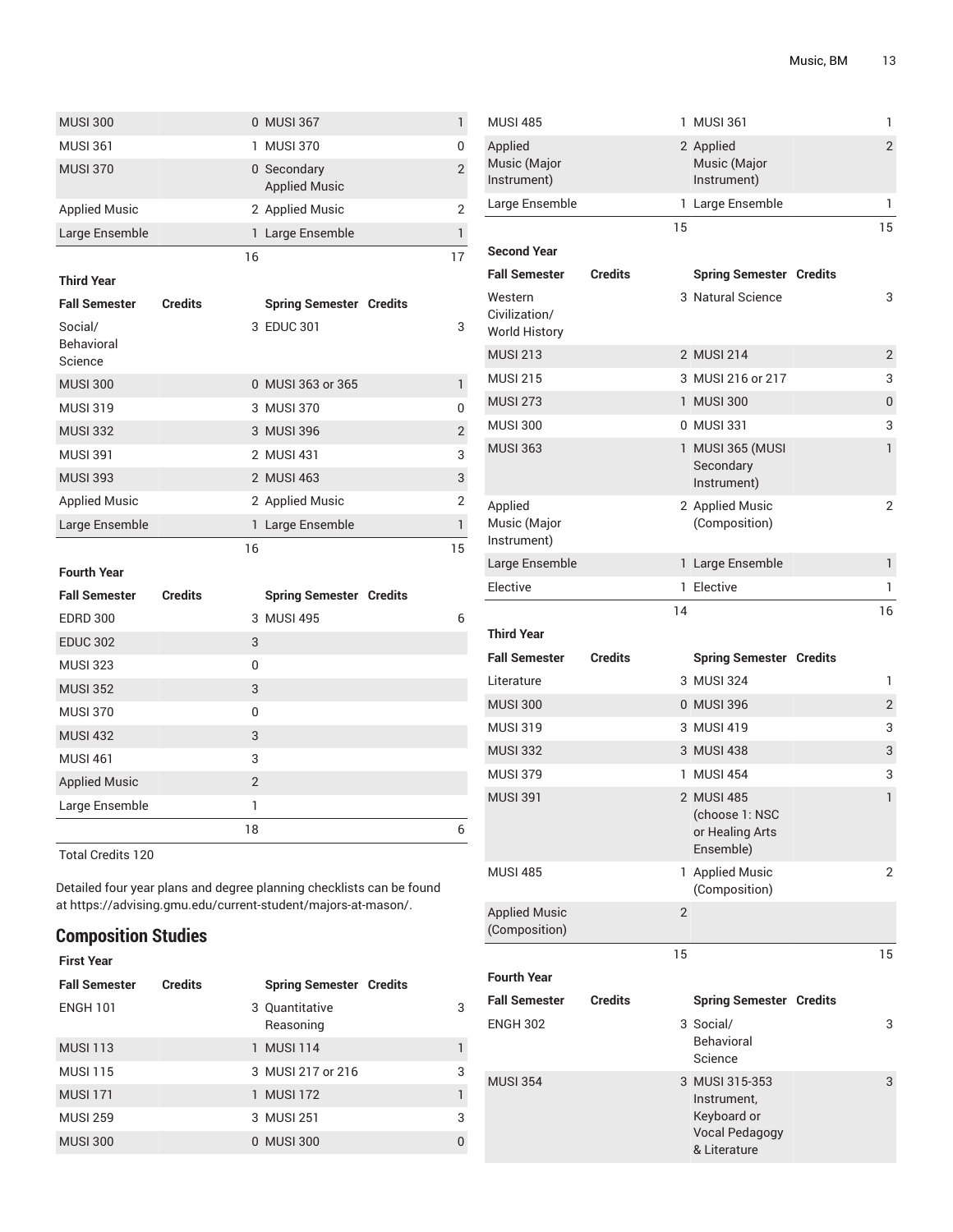| <b>MUSI 366</b>                       | <b>MUSI 424</b>                                              |    |
|---------------------------------------|--------------------------------------------------------------|----|
| <b>MUSI 439</b>                       | 3 MUSI 431                                                   | 3  |
| <b>MUSI 485</b>                       | 1 MUSI 485<br>(choose 1: NSC<br>or Healing Arts<br>Ensemble) |    |
| <b>Applied Music</b><br>(Composition) | 2 MUSI 491                                                   |    |
| <b>MUSI 317</b>                       | 3 Applied Music<br>(Composition)                             | 2  |
|                                       | 16                                                           | 14 |

Detailed four year plans and degree planning checklists can be found at [https://advising.gmu.edu/current-student/majors-at-mason/.](https://advising.gmu.edu/current-student/majors-at-mason/)

## **Instrumental Education**

| <b>First Year</b>    |                |    |                                |                |
|----------------------|----------------|----|--------------------------------|----------------|
| <b>Fall Semester</b> | <b>Credits</b> |    | <b>Spring Semester Credits</b> |                |
| <b>ENGH 101</b>      |                |    | 3 Quantitative<br>Reasoning    | 3              |
| <b>MUSI 113</b>      |                |    | 1 MUSI 114                     | 1              |
| <b>MUSI 115</b>      |                |    | 3 MUSI 217 or 216              | 3              |
| <b>MUSI 171</b>      |                |    | 1 MUSI 172                     | 1              |
| <b>MUSI 259</b>      |                |    | 3 MUSI 251                     | 3              |
| <b>MUSI 300</b>      |                |    | 0 MUSI 300                     | 0              |
| <b>MUSI 361</b>      |                |    | 1 MUSI 363                     | 1              |
| <b>MUSI 370</b>      |                |    | 0 MUSI 365                     | 1              |
| <b>Applied Music</b> |                |    | 2 MUSI 370                     | U              |
| Large Ensemble       |                |    | 1 Applied Music                | $\overline{2}$ |
| Elective             |                |    | 1 Large Ensemble               | 1              |
|                      |                | 16 |                                | 16             |

**Second Year**

| <b>Fall Semester</b>         | <b>Credits</b> |                | <b>Spring Semester Credits</b>                     |                |
|------------------------------|----------------|----------------|----------------------------------------------------|----------------|
| Literature                   |                |                | 3 Western<br>Civilization/<br><b>World History</b> | 3              |
| <b>Natural Science</b>       |                |                | 3 ENGH 302                                         | 3              |
| <b>MUSI 213</b>              |                |                | 2 MUSI 214                                         | $\mathfrak{p}$ |
| MUSI 215 or 317              |                |                | 3 MUSI 216 or 217                                  | 3              |
| <b>MUSI 273</b>              |                |                | 1 MUSI 300                                         | 0              |
| <b>MUSI 300</b>              |                |                | 0 MUSI 331                                         | 3              |
| <b>MUSI 363</b>              |                |                | 1 Applied Music                                    | $\overline{2}$ |
| <b>MUSI 365</b>              |                |                | 1 Large Ensemble                                   | 1              |
| <b>MUSI 370</b>              |                | $\Omega$       |                                                    |                |
| <b>MUSI Applied</b><br>Music |                | $\mathfrak{p}$ |                                                    |                |

| MUSI Large<br>Ensemble                  |                | 1            |                                |                |
|-----------------------------------------|----------------|--------------|--------------------------------|----------------|
|                                         |                | 17           |                                | 17             |
| <b>Third Year</b>                       |                |              |                                |                |
| <b>Fall Semester</b>                    | <b>Credits</b> |              | <b>Spring Semester Credits</b> |                |
| <b>MUSI 300</b>                         |                |              | 0 EDRD 300                     | 3              |
| <b>MUSI 319</b>                         |                |              | 3 EDUC 301                     | 3              |
| <b>MUSI 332</b>                         |                |              | 3 MUSI 370                     | 0              |
| <b>MUSI 366</b>                         |                |              | 1 MUSI 396                     | $\overline{2}$ |
| <b>MUSI 368</b>                         |                |              | 1 MUSI 431                     | 3              |
| <b>MUSI 370</b>                         |                |              | 0 MUSI 466                     | 3              |
| <b>MUSI 391</b>                         |                |              | 2 Applied Music                | 2              |
| <b>MUSI 393</b>                         |                |              | 2 Large Ensemble               | $\mathbf{1}$   |
| <b>Applied Music</b>                    |                | 2            |                                |                |
| Large Ensemble                          |                | $\mathsf{I}$ |                                |                |
|                                         |                | 15           |                                | 17             |
| <b>Fourth Year</b>                      |                |              |                                |                |
| <b>Fall Semester</b>                    | <b>Credits</b> |              | <b>Spring Semester Credits</b> |                |
| Social/<br><b>Behavioral</b><br>Science |                |              | 3 MUSI 495                     | 6              |
| <b>EDUC 302</b>                         |                | 3            |                                |                |
| <b>MUSI 323</b>                         |                | 0            |                                |                |
| <b>MUSI 367</b>                         |                | $\mathbf{1}$ |                                |                |
| <b>MUSI 432</b>                         |                | 3            |                                |                |
| MUSI 464 or 467                         |                | 3            |                                |                |
| <b>Applied Music</b>                    |                | 2            |                                |                |
| Large Ensemble                          |                | 1            |                                |                |
|                                         |                | 16           |                                | 6              |

Total Credits 120

Detailed four year plans and degree planning checklists can be found at <https://advising.gmu.edu/current-student/majors-at-mason/>.

# **Jazz Studies**

**First Year**

| <b>Fall Semester</b> | <b>Credits</b> | <b>Spring Semester Credits</b> |          |
|----------------------|----------------|--------------------------------|----------|
| <b>ENGH 101</b>      |                | 3 Quantitative<br>Reasoning    | 3        |
| <b>MUSI 107</b>      |                | 3 Literature                   | 3        |
| <b>MUSI 113</b>      |                | 1 MUSI 114                     | 1        |
| <b>MUSI 171</b>      |                | 1 MUSI 217 or 216              | 3        |
| <b>MUSI 115</b>      |                | 3 MUSI 172                     | 1        |
| <b>MUSI 300</b>      |                | 0 MUSI 300                     | $\Omega$ |
| <b>MUSI 485</b>      |                | 1 MUSI 485                     | 1        |
| <b>Applied Music</b> |                | 2 Applied Music                | 2        |
|                      |                |                                |          |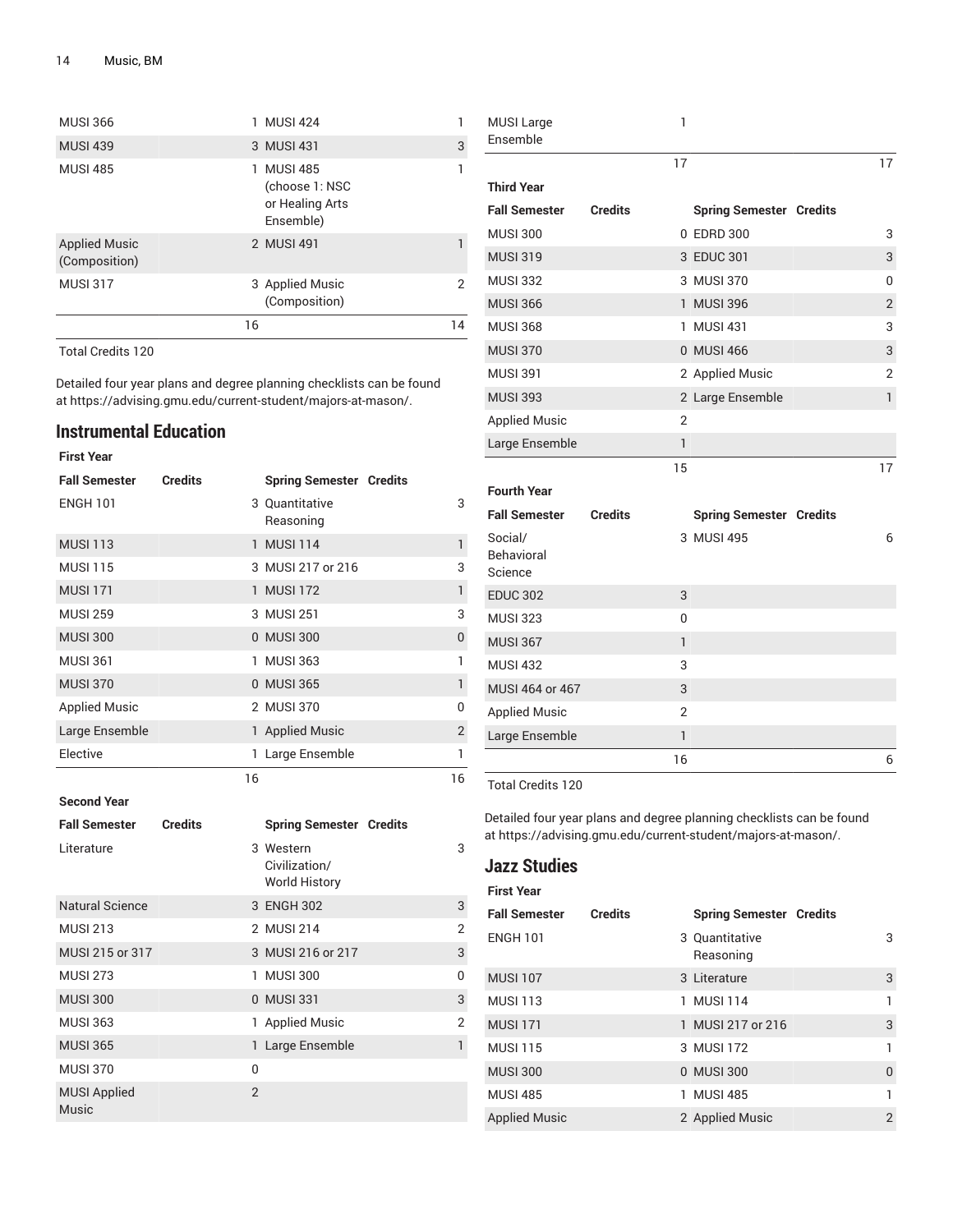| Large Ensemble                                   |                |    | 1 Large Ensemble                          | 1              |
|--------------------------------------------------|----------------|----|-------------------------------------------|----------------|
|                                                  |                | 15 |                                           | 15             |
| <b>Second Year</b>                               |                |    |                                           |                |
| <b>Fall Semester</b>                             | <b>Credits</b> |    | <b>Spring Semester Credits</b>            |                |
| Western<br>Civilization/<br><b>World History</b> |                |    | 3 Social/<br><b>Behavioral</b><br>Science | 3              |
| <b>Natural Science</b>                           |                |    | 3 MUSI 214                                | 2              |
| <b>MUSI 213</b>                                  |                |    | 2 MUSI 216 or 217                         | 3              |
| <b>MUSI 215</b>                                  |                |    | 3 MUSI 300                                | 0              |
| <b>MUSI 273</b>                                  |                |    | 1 MUSI 450                                | 2              |
| <b>MUSI 300</b>                                  |                |    | 0 MUSI 274                                | 1              |
| <b>MUSI 379</b>                                  |                |    | 1 Applied Music                           | 2              |
| <b>MUSI 485</b>                                  |                |    | 1 Large Ensemble                          | 1              |
| <b>Applied Music</b>                             |                | 2  |                                           |                |
| Large ENsemble                                   |                | 1  |                                           |                |
|                                                  |                | 17 |                                           | 14             |
| <b>Third Year</b>                                |                |    |                                           |                |
| <b>Fall Semester</b>                             | <b>Credits</b> |    | <b>Spring Semester Credits</b>            |                |
| <b>MUSI 300</b>                                  |                |    | 0 MUSI 251                                | 3              |
| <b>MUSI 311</b>                                  |                |    | 3 MUSI 324                                | 1              |
| <b>MUSI 319</b>                                  |                |    | 3 MUSI 438                                | 3              |
| <b>MUSI 338</b>                                  |                |    | 3 MUSI 452                                | $\overline{2}$ |
| <b>MUSI 391</b>                                  |                |    | 2 MUSI 454                                | 3              |
| <b>Applied Music</b>                             |                |    | 2 MUSI 485                                | 1              |
| Jazz Chamber<br>Ensemble                         |                |    | 1 Applied Music                           | 2              |
| Large Ensemble                                   |                |    | 1 Large ENsemble                          | 1              |
| <b>Fourth Year</b>                               |                | 15 |                                           | 16             |
| <b>Fall Semester</b>                             | <b>Credits</b> |    | <b>Spring Semester Credits</b>            |                |
| <b>ENGH 302</b>                                  |                |    | 3 MUSI 424                                | 1              |
| <b>MUSI 259</b>                                  |                |    | 3 MUSI 431                                | 3              |
| <b>MUSI 439</b>                                  |                |    | 3 MUSI 491                                | 1              |
| <b>MUSI 485</b>                                  |                |    | 1 MUSI 492                                | 3              |
| <b>Applied Music</b>                             |                |    | 2 Applied Music                           | 2              |
| Large Ensemble                                   |                |    | 1 Large Ensemble                          | 1              |
| <b>MUSI Elective</b>                             |                |    | 1 Elective                                | 3              |
|                                                  |                | 14 |                                           | 14             |
| <b>Total Credits 120</b>                         |                |    |                                           |                |

Detailed four year plans and degree planning checklists can be found at [https://advising.gmu.edu/current-student/majors-at-mason/.](https://advising.gmu.edu/current-student/majors-at-mason/)

# **Keyboard Performance**

| <b>First Year</b>                                |                |    |                                             |                |
|--------------------------------------------------|----------------|----|---------------------------------------------|----------------|
| <b>Fall Semester</b>                             | <b>Credits</b> |    | <b>Spring Semester Credits</b>              |                |
| <b>ENGH 101</b>                                  |                |    | 3 Quantitative<br>Reasoning                 | 3              |
| <b>MUSI 113</b>                                  |                |    | 1 MUSI 114                                  | 1              |
| <b>MUSI 115</b>                                  |                |    | 3 MUSI 217 or 216                           | 3              |
| <b>MUSI 251</b>                                  |                |    | 3 MUSI 259                                  | 3              |
| <b>MUSI 273</b>                                  |                |    | 1 MUSI 300                                  | 0              |
| <b>MUSI 300</b>                                  |                |    | 0 MUSI 371                                  | 1              |
| <b>MUSI 485</b>                                  |                |    | 1 MUSI 485                                  | 1              |
| <b>MUSI 242</b>                                  |                |    | 2 MUSI 242                                  | $\overline{2}$ |
| <b>MUSI Large</b><br>Ensemble                    |                |    | 1 MUSI Large<br>Ensemble                    | 1              |
|                                                  |                | 15 |                                             | 15             |
| <b>Second Year</b>                               |                |    |                                             |                |
| <b>Fall Semester</b>                             | <b>Credits</b> |    | <b>Spring Semester Credits</b>              |                |
| Western<br>Civilization/<br><b>World History</b> |                |    | 3 Social/<br><b>Behavioral</b><br>Science   | 3              |
| Literature                                       |                |    | 3 MUSI 214                                  | 2              |
| <b>MUSI 213</b>                                  |                |    | 2 MUSI 216 or 217                           | 3              |
| MUSI 215 or 317                                  |                |    | 3 MUSI 300                                  | 0              |
| <b>MUSI 300</b>                                  |                |    | 0 MUSI 373                                  | 3              |
| <b>MUSI 372</b>                                  |                |    | 1 MUSI 485                                  | 1              |
| <b>MUSI 485</b>                                  |                |    | 1 MUSI 242                                  | 2              |
| <b>MUSI 242</b>                                  |                |    | 2 MUSI Large<br>Ensemble                    | 1              |
| <b>MUSI Large</b><br>Ensemble                    |                | 1  |                                             |                |
|                                                  |                | 16 |                                             | 15             |
| <b>Third Year</b>                                |                |    |                                             |                |
| <b>Fall Semester</b>                             | <b>Credits</b> |    | <b>Spring Semester Credits</b>              |                |
| <b>MUSI 300</b>                                  |                |    | 0 ENGH 302                                  | 3              |
| <b>MUSI 319</b>                                  |                |    | 3 MUSI 324                                  | 1              |
| <b>MUSI 331</b>                                  |                |    | 3 MUSI 332                                  | 3              |
| <b>MUSI 351</b>                                  |                |    | 3 MUSI 485                                  | 1              |
| <b>MUSI 379</b>                                  |                | 1. | <b>MUSI 492</b><br>(Keyboard<br>Literature) | 3              |
| <b>MUSI 391</b>                                  |                |    | 2 MUSI 442                                  | $\overline{2}$ |
| <b>MUSI 442</b>                                  |                |    | 2 MUSI Large<br>Ensemble                    | 1              |
| <b>MUSI Large</b><br>Ensemble                    |                | 1  |                                             |                |
|                                                  |                | 15 |                                             | 14             |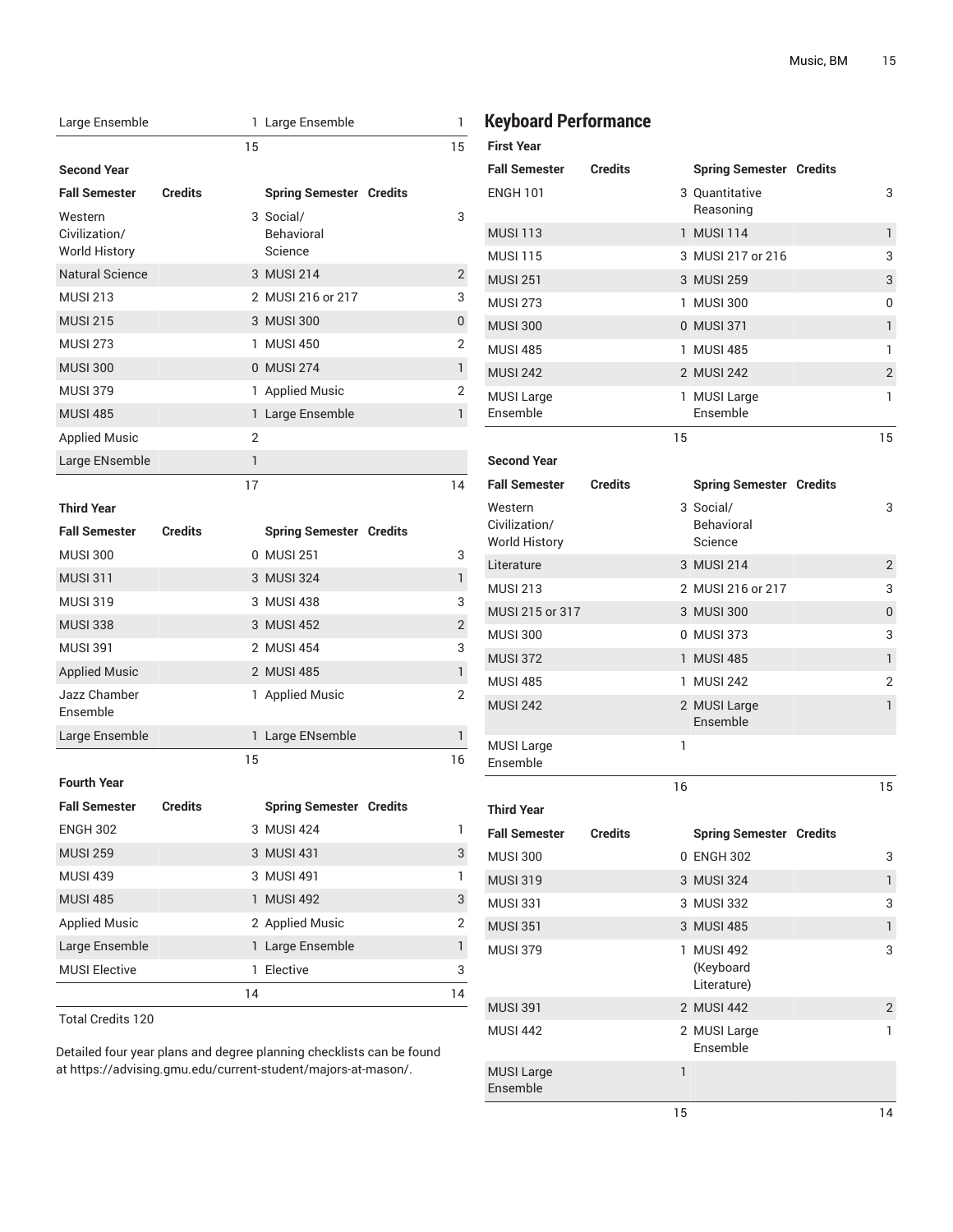| <b>Fourth Year</b>            |                |                                |               |
|-------------------------------|----------------|--------------------------------|---------------|
| <b>Fall Semester</b>          | <b>Credits</b> | <b>Spring Semester Credits</b> |               |
| Natural Science               |                | 3 MUSI 395                     | 2             |
| <b>MUSI 431</b>               |                | 3 MUSI 424                     | 1             |
| <b>MUSI 485</b>               |                | 1 MUSI 432                     | 3             |
| <b>MUSI 442</b>               |                | 2 MUSI 485                     | 1             |
| <b>MUSI Large</b><br>Ensemble |                | 1 MUSI 491                     | 1             |
| <b>MUSI Elective(s)</b>       |                | 6 MUSI 442                     | $\mathcal{P}$ |
|                               |                | <b>MUSI Large</b><br>Ensemble  | 1             |
|                               |                | <b>MUSI Elective(s)</b>        | 3             |
|                               | 16             |                                | 14            |

Detailed four year plans and degree planning checklists can be found at [https://advising.gmu.edu/current-student/majors-at-mason/.](https://advising.gmu.edu/current-student/majors-at-mason/)

# **Music Technology Engineering**

#### **First Year Fall Semester Credits Spring Semester Credits** ENGH 101 3 MATH 113 or 115 4 MUSI 113 1 MUSI 114 1 MUSI 114 1 MUSI 114 1 1 MUSI 115 3 MUSI 217 or 216 MUSI 171 1 MUSI 172 1 MUSI 172 1 MUSI 172 1 1 MUSI 254 3 MUSI 251 3 MUSI 251 MUSI 300 0 MUSI 300 0 Applied Music (Major Instrument) 2 Applied Music (Major Instrument) 2 Ensemble 1 Ensemble 1 Ensemble 1 Ensemble 1 Ensemble 14 15 **Second Year Fall Semester Credits Spring Semester Credits** Western Civilization/ World History 3 Natural Science with or without lab 3 MUSI 213 2 MUSI 300 2 MUSI 300 2 MUSI 300 2 MUSI 213 MUSI 215 or 317 3 MUSI 355 3 3 MUSI 355 MUSI 273 1 Music Technology Elective 3 MUSI 300 0 Music **Technology** Elective 3 Applied Music (Major Instrument) 2 General Elective 3 Ensemble 1

| 15<br>15<br><b>Third Year</b><br><b>Fall Semester</b><br><b>Credits</b><br><b>Spring Semester Credits</b><br>3 ENGH 302<br>Literature<br>3<br><b>Natural Science</b><br>4 MUSI 338<br>3<br>w/lab<br><b>MUSI 300</b><br>0 MUSI 359<br>3<br><b>MUSI 354</b><br>3 MUSI 252<br>3<br><b>MUSI 431</b><br>3 300-400<br>3<br>level Music<br>Technology<br>Elective<br>300-400<br>3<br>level Music<br>Technology<br>Elective<br>16<br>15<br><b>Fourth Year</b><br><b>Credits</b><br><b>Fall Semester</b><br><b>Spring Semester Credits</b><br><b>MUSI 358</b><br>3 Social/<br>3<br><b>Behavioral</b><br>Science<br><b>MUSI 438</b><br>3 MUSI 359<br>3<br><b>MUSI 489</b><br>3 MUSI 397<br>2<br>3 MUSI 431<br>3<br>Music<br>Technology<br>Elective<br>Music<br>3 MUSI 439<br>3<br>Technology<br>Elective<br>300-400<br>3<br>level Music<br>Technology<br>Elective<br>15<br>17 | <b>General Elective</b> | 3 |  |  |
|---------------------------------------------------------------------------------------------------------------------------------------------------------------------------------------------------------------------------------------------------------------------------------------------------------------------------------------------------------------------------------------------------------------------------------------------------------------------------------------------------------------------------------------------------------------------------------------------------------------------------------------------------------------------------------------------------------------------------------------------------------------------------------------------------------------------------------------------------------------------|-------------------------|---|--|--|
|                                                                                                                                                                                                                                                                                                                                                                                                                                                                                                                                                                                                                                                                                                                                                                                                                                                                     |                         |   |  |  |
|                                                                                                                                                                                                                                                                                                                                                                                                                                                                                                                                                                                                                                                                                                                                                                                                                                                                     |                         |   |  |  |
|                                                                                                                                                                                                                                                                                                                                                                                                                                                                                                                                                                                                                                                                                                                                                                                                                                                                     |                         |   |  |  |
|                                                                                                                                                                                                                                                                                                                                                                                                                                                                                                                                                                                                                                                                                                                                                                                                                                                                     |                         |   |  |  |
|                                                                                                                                                                                                                                                                                                                                                                                                                                                                                                                                                                                                                                                                                                                                                                                                                                                                     |                         |   |  |  |
|                                                                                                                                                                                                                                                                                                                                                                                                                                                                                                                                                                                                                                                                                                                                                                                                                                                                     |                         |   |  |  |
|                                                                                                                                                                                                                                                                                                                                                                                                                                                                                                                                                                                                                                                                                                                                                                                                                                                                     |                         |   |  |  |
|                                                                                                                                                                                                                                                                                                                                                                                                                                                                                                                                                                                                                                                                                                                                                                                                                                                                     |                         |   |  |  |
|                                                                                                                                                                                                                                                                                                                                                                                                                                                                                                                                                                                                                                                                                                                                                                                                                                                                     |                         |   |  |  |
|                                                                                                                                                                                                                                                                                                                                                                                                                                                                                                                                                                                                                                                                                                                                                                                                                                                                     |                         |   |  |  |
|                                                                                                                                                                                                                                                                                                                                                                                                                                                                                                                                                                                                                                                                                                                                                                                                                                                                     |                         |   |  |  |
|                                                                                                                                                                                                                                                                                                                                                                                                                                                                                                                                                                                                                                                                                                                                                                                                                                                                     |                         |   |  |  |
|                                                                                                                                                                                                                                                                                                                                                                                                                                                                                                                                                                                                                                                                                                                                                                                                                                                                     |                         |   |  |  |
|                                                                                                                                                                                                                                                                                                                                                                                                                                                                                                                                                                                                                                                                                                                                                                                                                                                                     |                         |   |  |  |
|                                                                                                                                                                                                                                                                                                                                                                                                                                                                                                                                                                                                                                                                                                                                                                                                                                                                     |                         |   |  |  |
|                                                                                                                                                                                                                                                                                                                                                                                                                                                                                                                                                                                                                                                                                                                                                                                                                                                                     |                         |   |  |  |
|                                                                                                                                                                                                                                                                                                                                                                                                                                                                                                                                                                                                                                                                                                                                                                                                                                                                     |                         |   |  |  |
|                                                                                                                                                                                                                                                                                                                                                                                                                                                                                                                                                                                                                                                                                                                                                                                                                                                                     |                         |   |  |  |
|                                                                                                                                                                                                                                                                                                                                                                                                                                                                                                                                                                                                                                                                                                                                                                                                                                                                     |                         |   |  |  |

Total Credits 122

Detailed four year plans and degree planning checklists can be found at <https://advising.gmu.edu/current-student/majors-at-mason/>.

## **Music Technology Recording**

| <b>First Year</b>    |                |                                      |         |
|----------------------|----------------|--------------------------------------|---------|
| <b>Fall Semester</b> | <b>Credits</b> | <b>Spring Semester Credits</b>       |         |
| <b>ENGH 101</b>      |                | 3 MATH 106, 108,<br>113, 115, or 125 | $3 - 4$ |
| <b>MUSI 113</b>      |                | 1 MUSI 114                           |         |
| <b>MUSI 115</b>      |                | 3 MUSI 217 or 216                    | 3       |
| <b>MUSI 171</b>      |                | 1 MUSI 172                           |         |
| <b>MUSI 254</b>      |                | 3 MUSI 251                           | 3       |
| <b>MUSI 300</b>      |                | 0 MUSI 300                           |         |
|                      |                |                                      |         |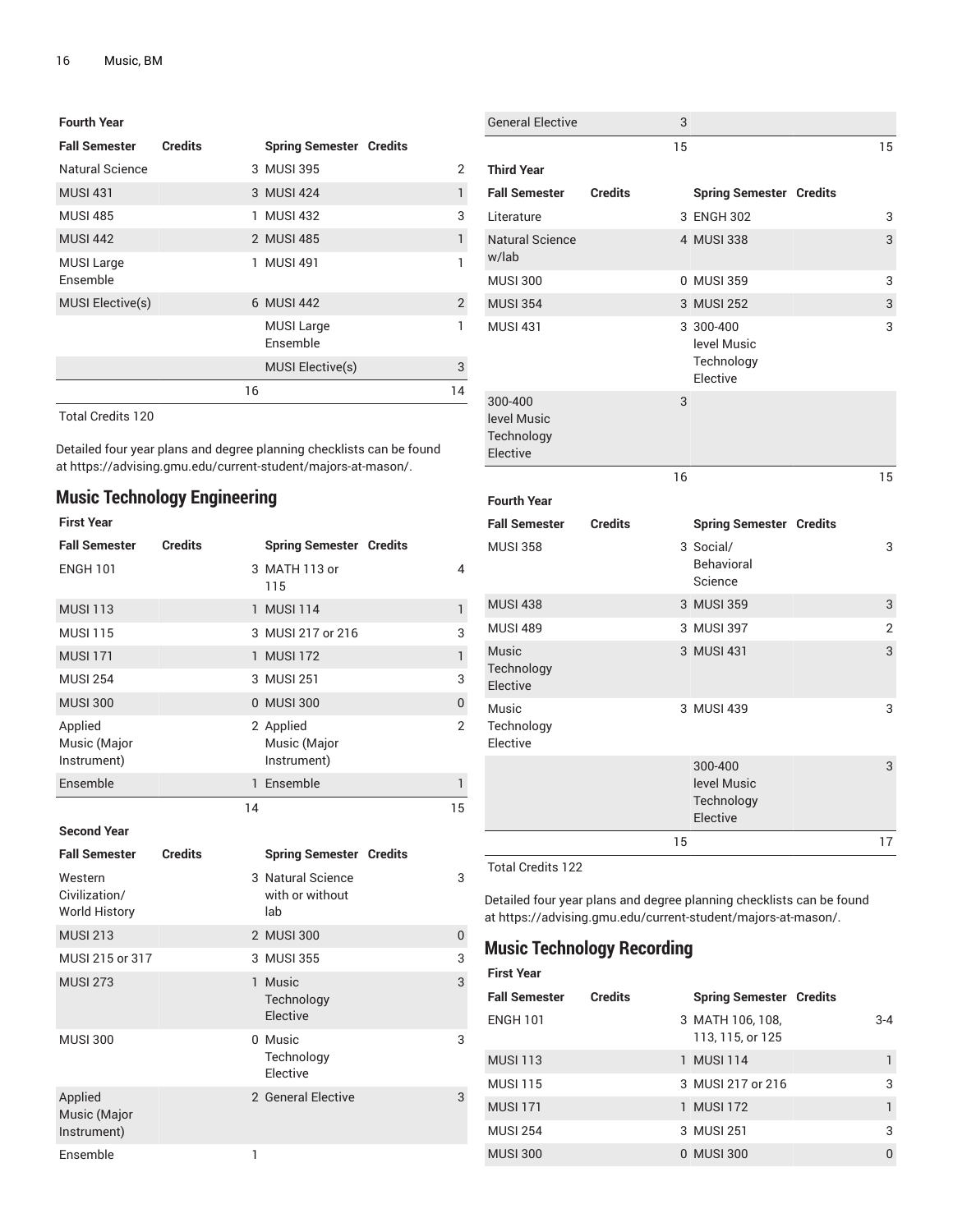| Applied<br>Music (Major<br>Instrument) | 2 Applied<br>Music (Major<br>Instrument) |       |
|----------------------------------------|------------------------------------------|-------|
| Ensemble                               | 1 Ensemble                               |       |
| 300-400 level<br>Elective              | 1 300-400 level<br>Elective              |       |
|                                        | 15                                       | 15-16 |

**Second Year**

| <b>Fall Semester</b>                             | <b>Credits</b> | <b>Spring Semester Credits</b>    |                |
|--------------------------------------------------|----------------|-----------------------------------|----------------|
| Western<br>Civilization/<br><b>World History</b> |                | 3 BUS 100                         | 3              |
| <b>Natural Science</b>                           |                | 3 MUSI 300                        | 0              |
| <b>MUSI 213</b>                                  |                | 2 MUSI 355                        | 3              |
| MUSI 215 or 317                                  |                | 3 Music<br>Technology<br>Elective | 3              |
| <b>MUSI 273</b>                                  |                | 1 Music<br>Technology<br>Elective | 3              |
| <b>MUSI 300</b>                                  |                | 0 Elective                        | 3              |
| Applied<br>Music (Major<br>Instrument)           | $\overline{2}$ |                                   |                |
| Ensemble                                         | 1              |                                   |                |
|                                                  |                |                                   |                |
|                                                  | 15             |                                   | 15             |
| <b>Third Year</b>                                |                |                                   |                |
| <b>Fall Semester</b>                             | <b>Credits</b> | <b>Spring Semester Credits</b>    |                |
| Literature                                       |                | 3 ENGH 302                        | 3              |
| <b>Natural Science</b><br>w/lab                  |                | 4 MUSI 252                        | 3              |
| <b>MUSI 300</b>                                  |                | 0 MUSI 359                        | 3              |
| <b>MUSI 354</b>                                  |                | 3 MUSI 397                        | $\overline{2}$ |
| <b>MUSI 431</b>                                  |                | 3 MUSI 338                        | 3              |
| 300-400<br>level Music<br>Technology<br>Elective | 3              |                                   |                |
|                                                  | 16             |                                   | 14             |
| <b>Fourth Year</b>                               |                |                                   |                |

| <b>MUSI 358</b>                        | 3 Social/<br><b>Behavioral</b><br>Science | 3 |
|----------------------------------------|-------------------------------------------|---|
| <b>MUSI 438</b>                        | 3 MUSI 359                                | 3 |
| <b>MUSI 489</b>                        | 3 MUSI 397                                | 2 |
| <b>Music</b><br>Technology<br>Elective | 3 MUSI 431                                | 3 |

| Music                      | 3 MUSI 439 | 3  |
|----------------------------|------------|----|
| Technology                 |            |    |
| Elective                   |            |    |
|                            | 15         | 14 |
| $T \cdot 10$ $T_1$ $13030$ |            |    |

Total Credits 119-120

Detailed four year plans and degree planning checklists can be found at <https://advising.gmu.edu/current-student/majors-at-mason/>.

# **Vocal Performance**

| First Year                    |                |                                                    |                |
|-------------------------------|----------------|----------------------------------------------------|----------------|
| <b>Fall Semester</b>          | <b>Credits</b> | <b>Spring Semester Credits</b>                     |                |
| <b>ENGH 101</b>               |                | 3 Quantitative<br>Reasoning                        | 3              |
| <b>MUSI 113</b>               |                | 1 MUSI 114                                         | $\mathbf{1}$   |
| <b>MUSI 115</b>               |                | 3 MUSI 217 or 216                                  | 3              |
| <b>MUSI 171</b>               |                | 1 MUSI 172                                         | $\mathbf{1}$   |
| <b>MUSI 325</b>               |                | 2 MUSI 326                                         | $\overline{2}$ |
| <b>MUSI 341</b>               |                | 2 MUSI 342                                         | $\overline{2}$ |
| <b>MUSI 300</b>               |                | 0 MUSI 300                                         | $\mathbf{0}$   |
| <b>MUSI 243</b>               |                | 2 MUSI 243                                         | $\overline{2}$ |
| <b>MUSI Large</b><br>Ensemble |                | 1 MUSI Large<br>Ensemble                           | 1              |
|                               | 15             |                                                    | 15             |
| <b>Second Year</b>            |                |                                                    |                |
| <b>Fall Semester</b>          | <b>Credits</b> | <b>Spring Semester Credits</b>                     |                |
| Literature                    |                | 3 Western<br>Civilization/<br><b>World History</b> | 3              |
|                               |                |                                                    |                |

MUSI 215 or 317 3 MUSI 216 or 217 3 MUSI 259 3 MUSI 251 3 MUSI 251 3 MUSI 251 3 3 MUSI 251 3 3 MUSI 251 3 3  $\sim$ MUSI 300 0 MUSI 300 0 MUSI 273 1 MUSI 243 2 MUSI 243 2 MUSI Large Ensemble 1 MUSI Large Ensemble 1 15 14 **Third Year Fall Semester Credits Spring Semester Credits** MUSI 300 0 Natural Science 3 MUSI 319 3 Social/ Behavioral 3

MUSI 213 2 MUSI 214 2 MUSI 214 2 MUSI 214 2 MUSI 214 2 2 MUSI 214 2 2 MUSI 214 2 2  $\sim$ 

|                 | <b>Behavioral</b><br>Science |   |
|-----------------|------------------------------|---|
| <b>MUSI 331</b> | 3 MUSI 324                   |   |
| <b>MUSI 352</b> | 3 MUSI 332                   | 3 |
| MUSI 391        | 2 MUSI 396                   |   |
| <b>MUSI 485</b> | 1 MUSI 485                   |   |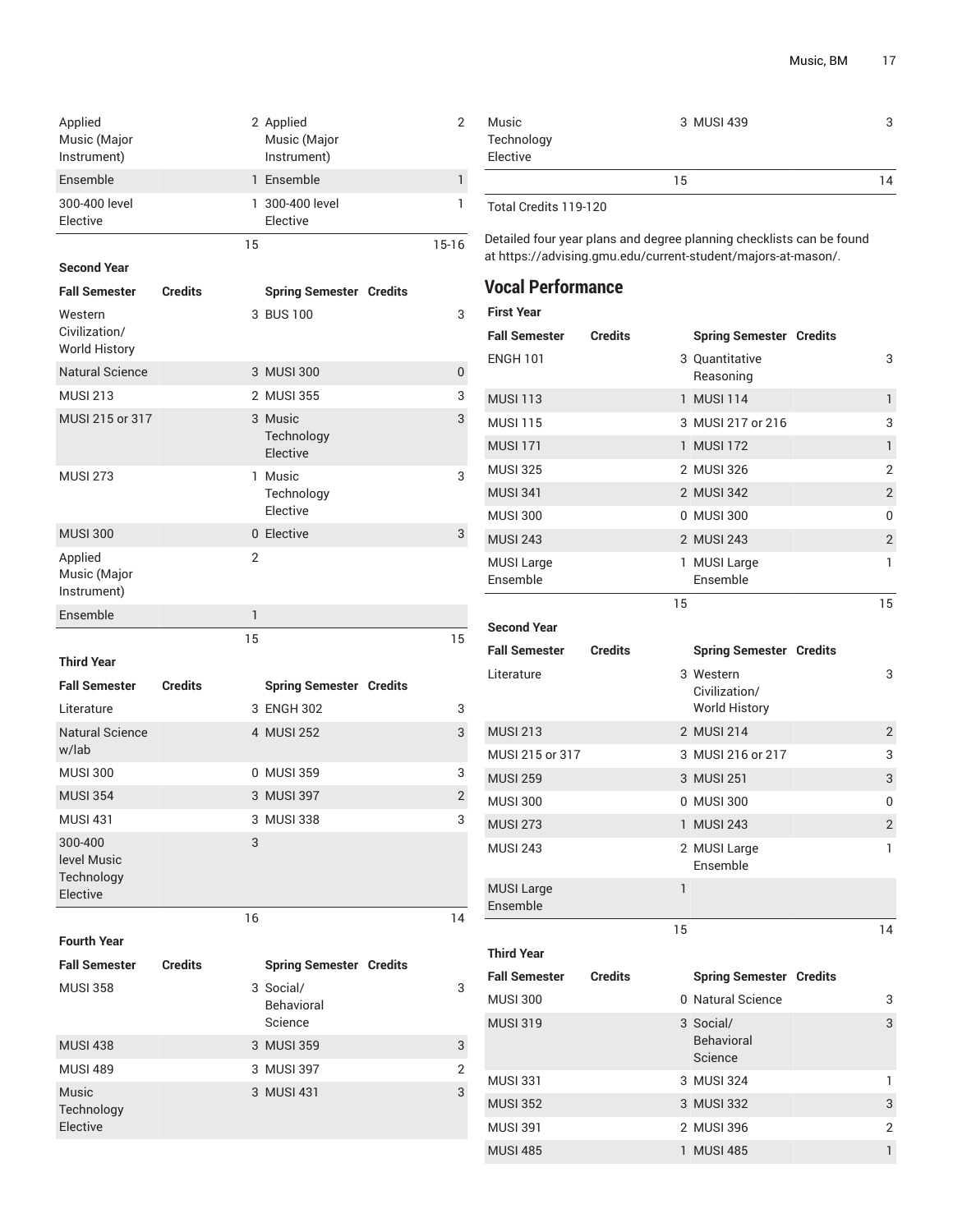| <b>MUSI 443</b>                                       |                |    | 2 MUSI 443                                                                  | $\overline{2}$ |
|-------------------------------------------------------|----------------|----|-----------------------------------------------------------------------------|----------------|
| <b>MUSI Large</b><br>Ensemble                         |                | 1  | <b>MUSI Large</b><br>Ensemble                                               | 1              |
|                                                       |                | 15 |                                                                             | 16             |
| <b>Fourth Year</b>                                    |                |    |                                                                             |                |
| <b>Fall Semester</b>                                  | <b>Credits</b> |    | <b>Spring Semester Credits</b>                                              |                |
| <b>THR 210</b>                                        |                |    | 3 ENGH 302                                                                  | 3              |
| <b>MUSI 431</b>                                       |                |    | 3 MUSI 424                                                                  | 1              |
| Foreign<br>Language<br>(French, German<br>or Italian) |                |    | 6 MUSI 432                                                                  | 3              |
| <b>MUSI 485</b>                                       |                |    | 1 MUSI 485                                                                  | 1              |
| <b>MUSI 443</b>                                       |                |    | 2 MUSI 491                                                                  | 1              |
| <b>MUSI Large</b><br>Ensemble                         |                |    | 1 Foreign<br>Language<br>(continuation of<br>French, German,<br>or Italian) | 3              |
|                                                       |                |    | <b>MUSI 443</b>                                                             | $\overline{2}$ |
|                                                       |                |    | <b>MUSI Large</b><br>Ensemble                                               | 1              |
|                                                       |                | 16 |                                                                             | 15             |

Detailed four year plans and degree planning checklists can be found at [https://advising.gmu.edu/current-student/majors-at-mason/.](https://advising.gmu.edu/current-student/majors-at-mason/)

# Accelerated Master's

# **Music, BM (Performance)/Music, Accelerated MM (Performance)**

# **Overview**

Students in the [Music, BM](#page-0-0) (Performance concentration) have the option of obtaining an accelerated [Music, MM \(http://catalog.gmu.edu/colleges](http://catalog.gmu.edu/colleges-schools/visual-performing-arts/music/music-mm/)[schools/visual-performing-arts/music/music-mm/\)](http://catalog.gmu.edu/colleges-schools/visual-performing-arts/music/music-mm/) (Performance concentration).

For more detailed information, see AP.6.7 [Bachelor's/Accelerated](http://catalog.gmu.edu/policies/academic/graduate-policies/#ap-6-7) [Master's](http://catalog.gmu.edu/policies/academic/graduate-policies/#ap-6-7) Degrees ([http://catalog.gmu.edu/policies/academic/graduate](http://catalog.gmu.edu/policies/academic/graduate-policies/#ap-6-7)[policies/#ap-6-7](http://catalog.gmu.edu/policies/academic/graduate-policies/#ap-6-7)). For policies governing all graduate degrees, see [AP.6](http://catalog.gmu.edu/policies/academic/graduate-policies/) [Graduate](http://catalog.gmu.edu/policies/academic/graduate-policies/) Policies ([http://catalog.gmu.edu/policies/academic/graduate](http://catalog.gmu.edu/policies/academic/graduate-policies/)[policies/](http://catalog.gmu.edu/policies/academic/graduate-policies/)).

# **Admissions Requirements**

Applicants to accelerated master's programs must have completed at least 75 credits that apply to their undergraduate degree (with at least 24 credits at Mason) and no more than 100 credits. Applicants should submit the following:

- An Accelerated Master's Program Application, available from the College of Visual and Performing Arts (CVPA) Graduate Studies
- 1-2 page Goals Statement
- Two letters of recommendation

• In addition, all applicants must complete a live performance audition. Arrangements for an audition must be made in advance by contacting the School of Music before the scheduled audition date. Auditions are held approximately once per month. Audition dates and audition application forms are available through the School of Music website.

Interested students should contact the Senior Academic Advisor, School of Music, for more details about the application process.

# **Degree Requirements & Reserve Graduate Credit**

After admission and having earned 90 undergraduate credits, accelerated master's students complete 6 credits of graduate coursework in their field of study (with a 3.00 GPA or better in each course), specified by their undergraduate and graduate advisors. These credits will apply to the undergraduate degree and provide the student advanced standing in the MM Performance program. All graduate course prerequisites must be completed prior to enrollment. While still in undergraduate status, a maximum of 6 additional graduate credits may be taken as reserve graduate credit and applied to the master's program. Reserve graduate credits do not apply to the undergraduate degree.

To apply these credits to the master's degree, students should use the Bachelor's/Accelerated Master's Transition Form.

Students in the BM (Performance)/MM (Performance) accelerated degree program must fulfill all university requirements for the master's degree, including a minimum of 18 applicable graduate credits taken after the bachelor's degree has been completed and posted to the student's academic record. Successful completion of the accelerated MM will require one summer of coursework between years 4 and 5.

As graduate students, accelerated master's students have an advanced standing. They must meet all master's degree requirements except for the two courses (6 credits) they completed as undergraduates. The regular designed timeframe would be a start in the Fall and completion of all coursework in the Summer five years later with the exception of Capstone, which is only offered in Fall and Spring. Students amy need a longer timeframe to complete requirements.

For more detailed information, see AP.6.7 [Bachelor's/Accelerated](http://catalog.gmu.edu/policies/academic/graduate-policies/#text) [Master's](http://catalog.gmu.edu/policies/academic/graduate-policies/#text) Degrees [\(http://catalog.gmu.edu/policies/academic/](http://catalog.gmu.edu/policies/academic/graduate-policies/#text) [graduate-policies/#text\)](http://catalog.gmu.edu/policies/academic/graduate-policies/#text). For policies governing all graduate degrees, see [Academic](http://catalog.gmu.edu/policies/academic/) Policies (<http://catalog.gmu.edu/policies/academic/>).

# **Music, BM/Arts Management, Accelerated MA**

### **Overview**

Students choosing the accelerated option must fulfill all university requirements for the master's degree. The regular designed timeframe would be a start in the Fall and completion of all coursework in the Summer five years later with the exception of Capstone, which is only offered in Fall and Spring. Students may need a longer timeframe to complete all requirements.

This accelerated option is offered through joint cooperation between the School of Music and the Arts Management Program.

For more detailed information, see AP.6.7 Bachelor's/Accelerated Master's Degrees. For policies governing all graduate degrees, see the Academic Policies section of the catalog.